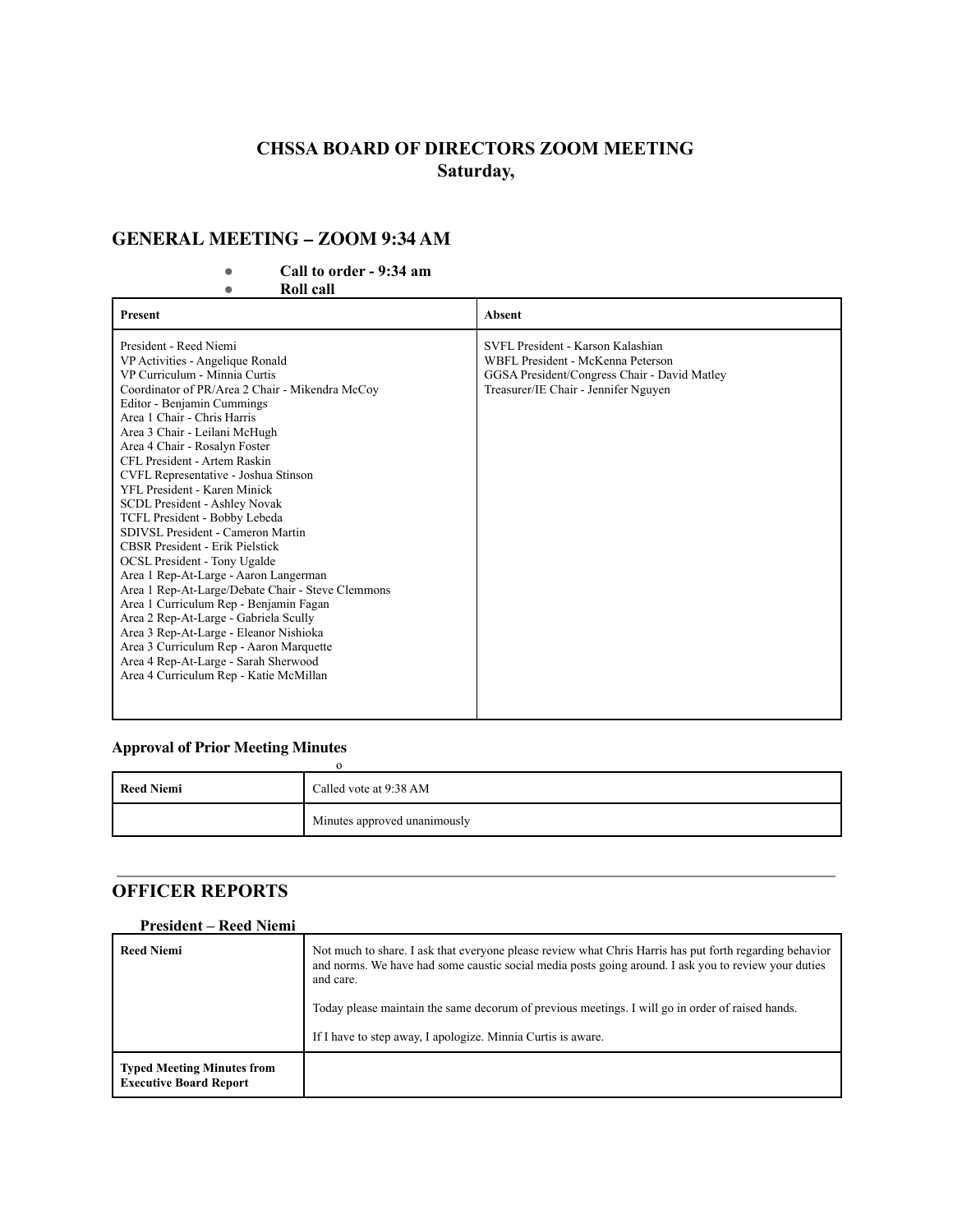#### **Vice President/Activities – Angelique Ronald**

| Angelique Ronald                                            | On Leave of absence for personal reasons. |
|-------------------------------------------------------------|-------------------------------------------|
| Typed Meeting Minutes from<br><b>Executive Board Report</b> |                                           |

#### **Vice President/Curriculum – Minnia Curtis (Curriculum committee report)**

| <b>Minnia Curtis</b>                                               | Biggest curriculum needs is order of what is presented in the classroom. We have had a hard time<br>meeting due to circumstances, but we hope to put out an order of activities for a regular public speaking<br>classroom, and for a competitive public speaking classroom.<br>We want to get it out in Spring in time for next school year. |
|--------------------------------------------------------------------|-----------------------------------------------------------------------------------------------------------------------------------------------------------------------------------------------------------------------------------------------------------------------------------------------------------------------------------------------|
| <b>Typed Meeting Minutes from</b><br><b>Executive Board Report</b> | I am creating a list/order of class activities that we will edit at the May meeting and be able to share.                                                                                                                                                                                                                                     |

#### **Treasurer – Jennifer Nguyen (Treasurer report)**

| Jennifer Nguyen                                                    | Absent - No change in financials                                                |
|--------------------------------------------------------------------|---------------------------------------------------------------------------------|
|                                                                    | Area chairs and league chairs please fill out google form as early as possible. |
| <b>Typed Meeting Minutes from</b><br><b>Executive Board Report</b> |                                                                                 |

#### **Public Relations Coordinator -- Mikendra McCoy**

| Mikendra McCov                                                     | Lots going on in public relations. A lot of one on one mentorship has happened after leagues sent<br>coaches to be mentored. We are working on filling in the pieces of getting ready for state. Things have<br>been quiet, but the monthly meetings (guest speakers) have been great. This month we will be talking<br>about accessibility in regards to disability and our activity. Will be great to share with leagues, and with<br>our schools. Last month we had a speech about trauma, and my school learned a lot from it. Please join<br>us. |
|--------------------------------------------------------------------|-------------------------------------------------------------------------------------------------------------------------------------------------------------------------------------------------------------------------------------------------------------------------------------------------------------------------------------------------------------------------------------------------------------------------------------------------------------------------------------------------------------------------------------------------------|
| <b>Typed Meeting Minutes from</b><br><b>Executive Board Report</b> |                                                                                                                                                                                                                                                                                                                                                                                                                                                                                                                                                       |
| <b>Reed Niemi</b>                                                  | Mikendra has been doing a monthly coaches' corner with registration. Thank you Mikendra.                                                                                                                                                                                                                                                                                                                                                                                                                                                              |

#### **Editor – Ben Cummings**

| <b>Benjamin Cummings</b>                                           | We suffered a pretty bad hack of our website, but we have returned functionality to the website.<br>Apologies to anyone who was redirected during the hack.                                                                                                                                                                                                                                                       |
|--------------------------------------------------------------------|-------------------------------------------------------------------------------------------------------------------------------------------------------------------------------------------------------------------------------------------------------------------------------------------------------------------------------------------------------------------------------------------------------------------|
| <b>Typed Meeting Minutes from</b><br><b>Executive Board Report</b> | Over the last month our website was taken down by hackers who, for some unknown reason, were<br>really interested in targeting our website. The site was redirecting to some less than savory locations on<br>the internet. Fortunately, I was able to save most of the website, and get it back online. My apologies if<br>any of you tried to visit and were redirected to a site other than the CHSSA website. |

#### **Secretary - Ben Cummings**

| <b>Ben Cummings</b>                                                | Please see typed comments                                                                                                                                                                                                                |
|--------------------------------------------------------------------|------------------------------------------------------------------------------------------------------------------------------------------------------------------------------------------------------------------------------------------|
| <b>Typed Meeting Minutes from</b><br><b>Executive Board Report</b> | Anything put into the chat box will not be considered part of discussion, and will therefore not be noted<br>in the meeting minutes unless an individual is unable to use their microphone to provide comment on a<br>given agenda item. |

#### **Historian – Gregg Osborn (Historian report)**

| <b>Gregg Osborn</b> | We will be posting the two candidates for hall of fame this year. Steve Clemmons and Lexy Green will  |
|---------------------|-------------------------------------------------------------------------------------------------------|
|                     | be posted on the website, and on the ballot. All board members, and hall of fame members will receive |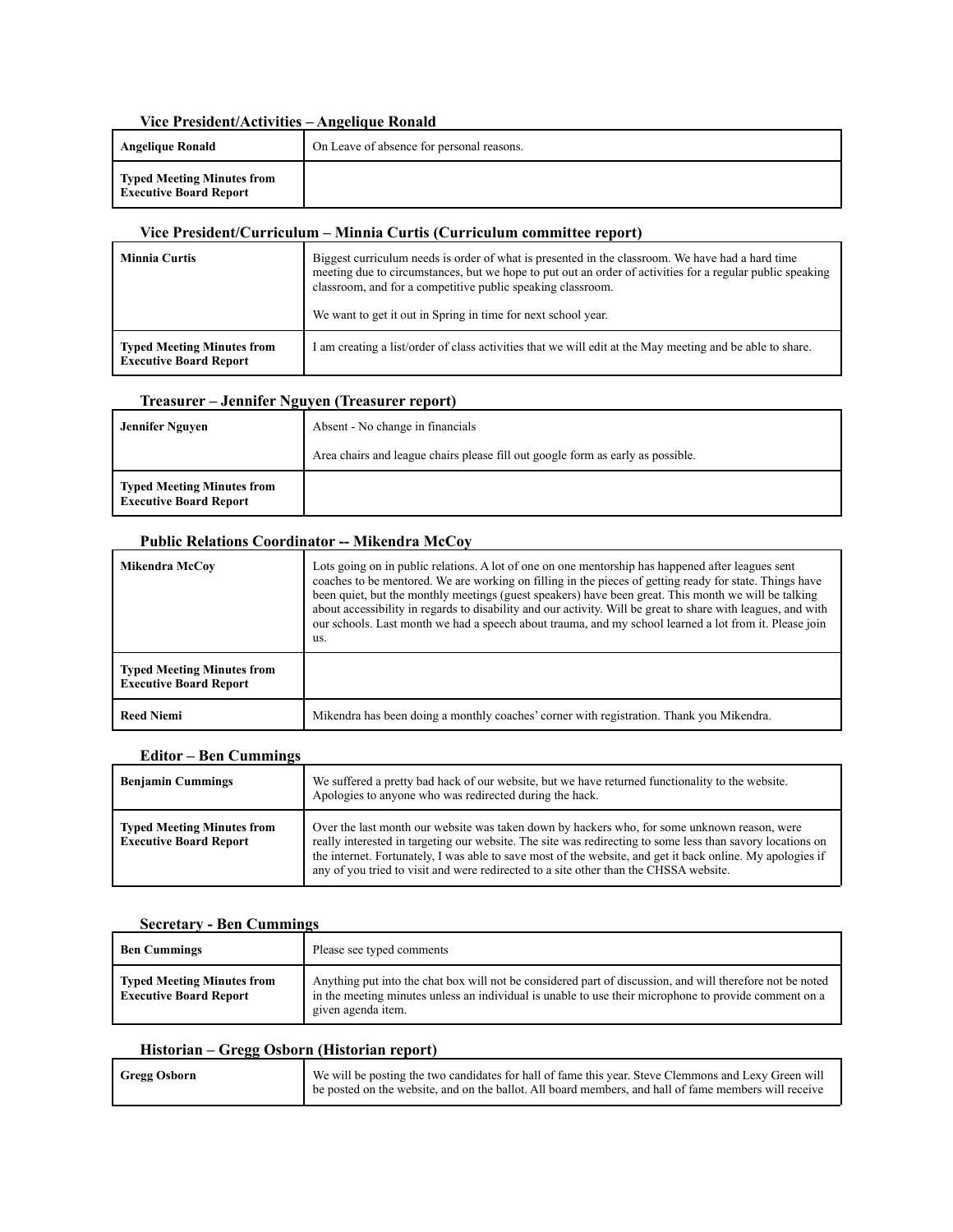|                                                                    | a ballot. Every league will also receive two ballots. Each ballot assigns two votes. Both votes may go to<br>one candidate, or one to each candidate. They will all be Google Forms due February 15th. Mr. Niemi<br>will alert candidates of the results of the vote. They will be announced at the state tournament. League<br>presidents will be the custodians of two ballots, the vote as a board member, and the vote per the<br>league's wishes. I have you email addresses for the board meeting but will need a separate email for<br>your league ballot. |
|--------------------------------------------------------------------|-------------------------------------------------------------------------------------------------------------------------------------------------------------------------------------------------------------------------------------------------------------------------------------------------------------------------------------------------------------------------------------------------------------------------------------------------------------------------------------------------------------------------------------------------------------------|
| <b>Typed Meeting Minutes from</b><br><b>Executive Board Report</b> |                                                                                                                                                                                                                                                                                                                                                                                                                                                                                                                                                                   |
| <b>Chris Harris</b>                                                | Would it be easier if we came up with an easier formula for voting in terms of relaying information to<br>board president's etc.? I listen to your report, and I would hear from Ron Underwood, and I would<br>always get emails from league presidents. Is this something we should look at?                                                                                                                                                                                                                                                                     |
| Gregg Osborn                                                       | In the past there would be paper ballots, and snail mail ballots to all of the hall of fame members. We<br>are in the tech age. The tricky part is that it was set up with everyone receiving two votes and those<br>could be assigned how they choose. Other than changing that process, I am certainly open to<br>suggestions if there is a way to better communicate to each person, and the leagues.                                                                                                                                                          |

**Due to internet issues, President Reed Niemi was unable to continue in the meeting. VP Curriculum Minnia Curtis assumed control of meeting.**

### **AREA CHAIR REPORTS**

#### **1 -- Chris Harris**

| <b>Chris Harris</b>                                                | We are hanging in there, hopefully you are hanging in there.                                                                                                                                           |
|--------------------------------------------------------------------|--------------------------------------------------------------------------------------------------------------------------------------------------------------------------------------------------------|
|                                                                    | CFL requested a league vote and approval for an in-person state qualifier. Leilani will look at the votes<br>and see if that is within the wishes of everyone.                                         |
|                                                                    | We are very excited with the PR committee meetings. Mikendra has been doing a great job, and CFL<br>has spread the word to new coaches. We are excited that is getting stronger and larger each month. |
| <b>Typed Meeting Minutes from</b><br><b>Executive Board Report</b> |                                                                                                                                                                                                        |

### **2 -- Mikendra McCoy**

| Mikendra McCov                                                     | Area 2 is in the same boat. SVFL and YFL are looking to host in-person qualifiers and CVFL is looking<br>into the possibility of the same.                                          |
|--------------------------------------------------------------------|-------------------------------------------------------------------------------------------------------------------------------------------------------------------------------------|
|                                                                    | Coaches' corner is working to get alumni and coaches involved. The alumni in YFL are looking to put<br>together an alumni judging pool to help schools have judges for tournaments. |
|                                                                    | We are excited to make our state online the best we can.                                                                                                                            |
| <b>Typed Meeting Minutes from</b><br><b>Executive Board Report</b> |                                                                                                                                                                                     |

#### **3—Leilani McHugh**

| Leilani McHugh                                                     | I had a long conversation with Mr. Carter from Culver City, he was very understanding, but sad that<br>state was going online. He had many ideas for state, and hopes that he will be able to host state in<br>person in 2023.<br>Area 3 is experiencing the same problems as our state. Everyone is trying to figure out classes, much<br>less tournaments. Leagues appear to be moving toward state qualifiers online, but not set in stone. Both<br>sides have been very vocal about their opinions regarding the decision to move the state tournament<br>online. |
|--------------------------------------------------------------------|-----------------------------------------------------------------------------------------------------------------------------------------------------------------------------------------------------------------------------------------------------------------------------------------------------------------------------------------------------------------------------------------------------------------------------------------------------------------------------------------------------------------------------------------------------------------------|
| <b>Typed Meeting Minutes from</b><br><b>Executive Board Report</b> |                                                                                                                                                                                                                                                                                                                                                                                                                                                                                                                                                                       |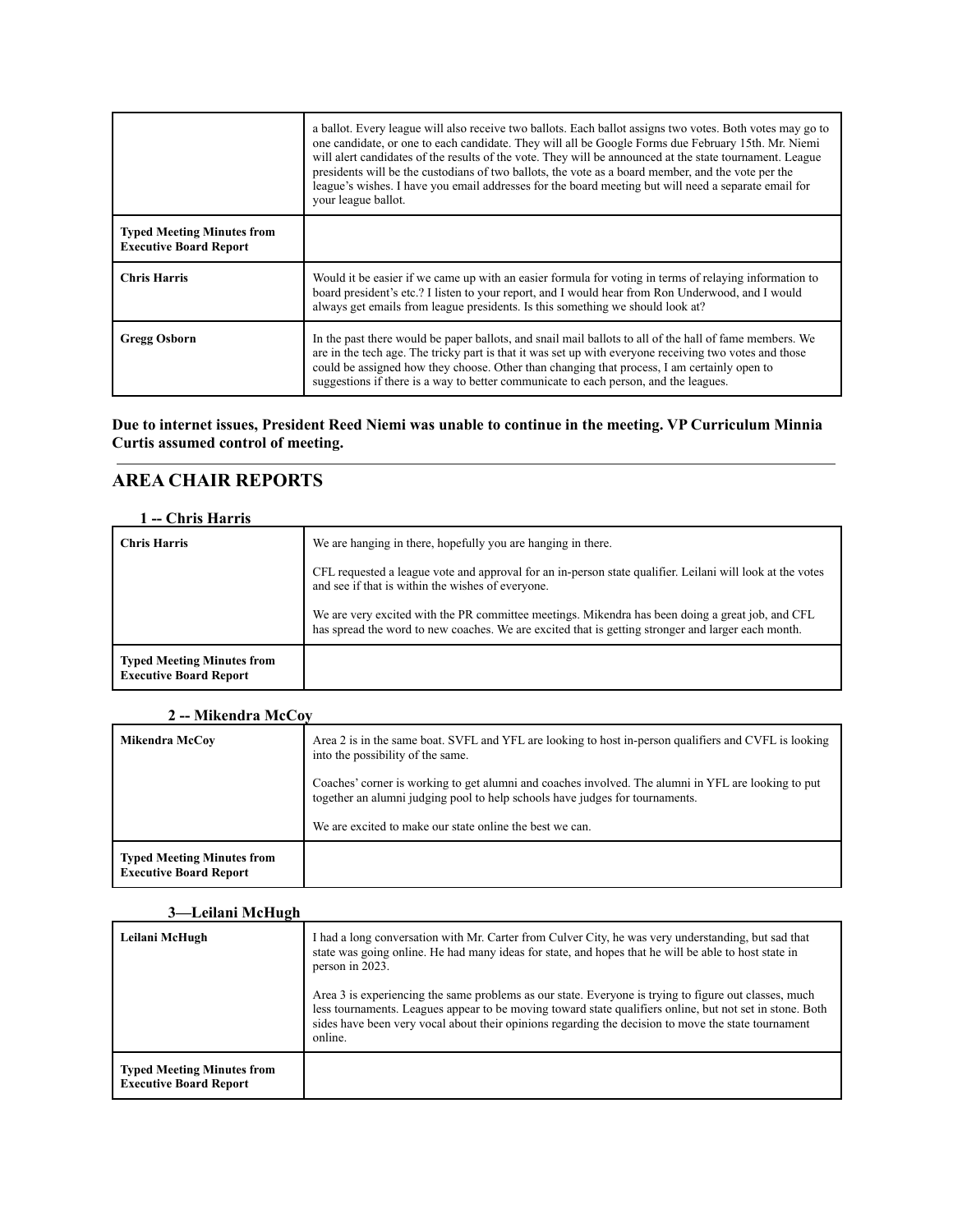| 4 – Rosalyn Foster                                                 |                                                                                                                                                                                                                                                 |
|--------------------------------------------------------------------|-------------------------------------------------------------------------------------------------------------------------------------------------------------------------------------------------------------------------------------------------|
| <b>Rosalvn Foster</b>                                              | Feelings about the state tournament have been very high.                                                                                                                                                                                        |
|                                                                    | Leagues are hosting tournaments this weekend, and are still working to decide whether or not to host<br>online or in-person state qualifiers. Huge thank you to everyone for moving forward and holding all of<br>these incredible tournaments. |
| <b>Typed Meeting Minutes from</b><br><b>Executive Board Report</b> |                                                                                                                                                                                                                                                 |

# **COMMITTEE REPORTS**

#### **Congress – Dave Matley**

| <b>Dave Matley</b>                                                  | Absent                                                                                                                                                                                                                                                                                                                                                                                                                                                                                                                                                                                                                                                                                                                                          |
|---------------------------------------------------------------------|-------------------------------------------------------------------------------------------------------------------------------------------------------------------------------------------------------------------------------------------------------------------------------------------------------------------------------------------------------------------------------------------------------------------------------------------------------------------------------------------------------------------------------------------------------------------------------------------------------------------------------------------------------------------------------------------------------------------------------------------------|
| <b>Typed Meeting Minutes from</b><br><b>Executive Board Reports</b> | Happy New Year everyone. Hopefully this new year will bring us back in person at some point. New<br>rules regarding Direct CX and Authorship Speeches are getting added to our by-laws if not already<br>there. Topic Areas for legislation submission to the 2022 State Tournament was given to Ben to post to<br>the CHSSA website.<br>League Presidents please remind your coaches that all schools with entries to the State Tournament<br>must submit one piece of legislation to the State Tournament by the deadline for registration.<br>Legislation should be in the topic area assigned to your League, written in Microsoft Word using the<br>templates that Ben posts to the CHSSA website with the Topic Areas. That's all for us. |

| <b>Debate – Steve Clemmons</b>                                      |                                                                                                                                                                                                                                                                                                                                                                                                                                                                                                                                                                                                                                                                                                                                                                                                                                       |
|---------------------------------------------------------------------|---------------------------------------------------------------------------------------------------------------------------------------------------------------------------------------------------------------------------------------------------------------------------------------------------------------------------------------------------------------------------------------------------------------------------------------------------------------------------------------------------------------------------------------------------------------------------------------------------------------------------------------------------------------------------------------------------------------------------------------------------------------------------------------------------------------------------------------|
| <b>Steve Clemmons</b>                                               | Please see typed meeting minutes below.                                                                                                                                                                                                                                                                                                                                                                                                                                                                                                                                                                                                                                                                                                                                                                                               |
| <b>Typed Meeting Minutes from</b><br><b>Executive Board Reports</b> | Topics<br>1) Happy New Year and it is good to see that COVID has not stopped programs from competition<br>online. If we are to look at positive things, online debate has allowed more scholars to compete and<br>debate against a larger pool of competitors.<br>2) NFHS will be announcing the 2022-23 Policy Debate topic later this month between five topics.<br>(https://www.nfhs.org/articles/five-suggested-debate-topics-for-2022-23/)<br>3) Changes at the State Tournament (from last year that cleaned up our rules) are available to peruse.<br>4) Welcome Artem back to Debate Committee and I look forward to working with Sarah, Eric, Aaron<br>and McKenna to provide CHSSA with their experience, guidance and wisdom to help Debate continue<br>to evolve and serve the needs of our constituents and competitors. |
| <b>Minnia Curtis</b>                                                | Just want to clarify that any updated rules for online state tournament will be gone in 2023 unless we<br>vote for these items to be moved into the rules and regulations in the future. In fact, we may need to<br>vote to extend these through this year.                                                                                                                                                                                                                                                                                                                                                                                                                                                                                                                                                                           |
| <b>Steve Clemmons</b>                                               | Thank you for                                                                                                                                                                                                                                                                                                                                                                                                                                                                                                                                                                                                                                                                                                                                                                                                                         |
| <b>Cam Martin</b>                                                   | We noticed a lot of these rules for debate do roll over. Our question is how many of these rules can we<br>roll over to this year.                                                                                                                                                                                                                                                                                                                                                                                                                                                                                                                                                                                                                                                                                                    |
| <b>Minnia Curtis</b>                                                | Good Question. We will bring this up during State 2022 under New Business.                                                                                                                                                                                                                                                                                                                                                                                                                                                                                                                                                                                                                                                                                                                                                            |

#### **IE – Jennifer Nguyen**

| <b>Jennifer Nguyen</b>            | Absent: Please see typed meeting minutes below |
|-----------------------------------|------------------------------------------------|
| <b>Typed Meeting Minutes from</b> |                                                |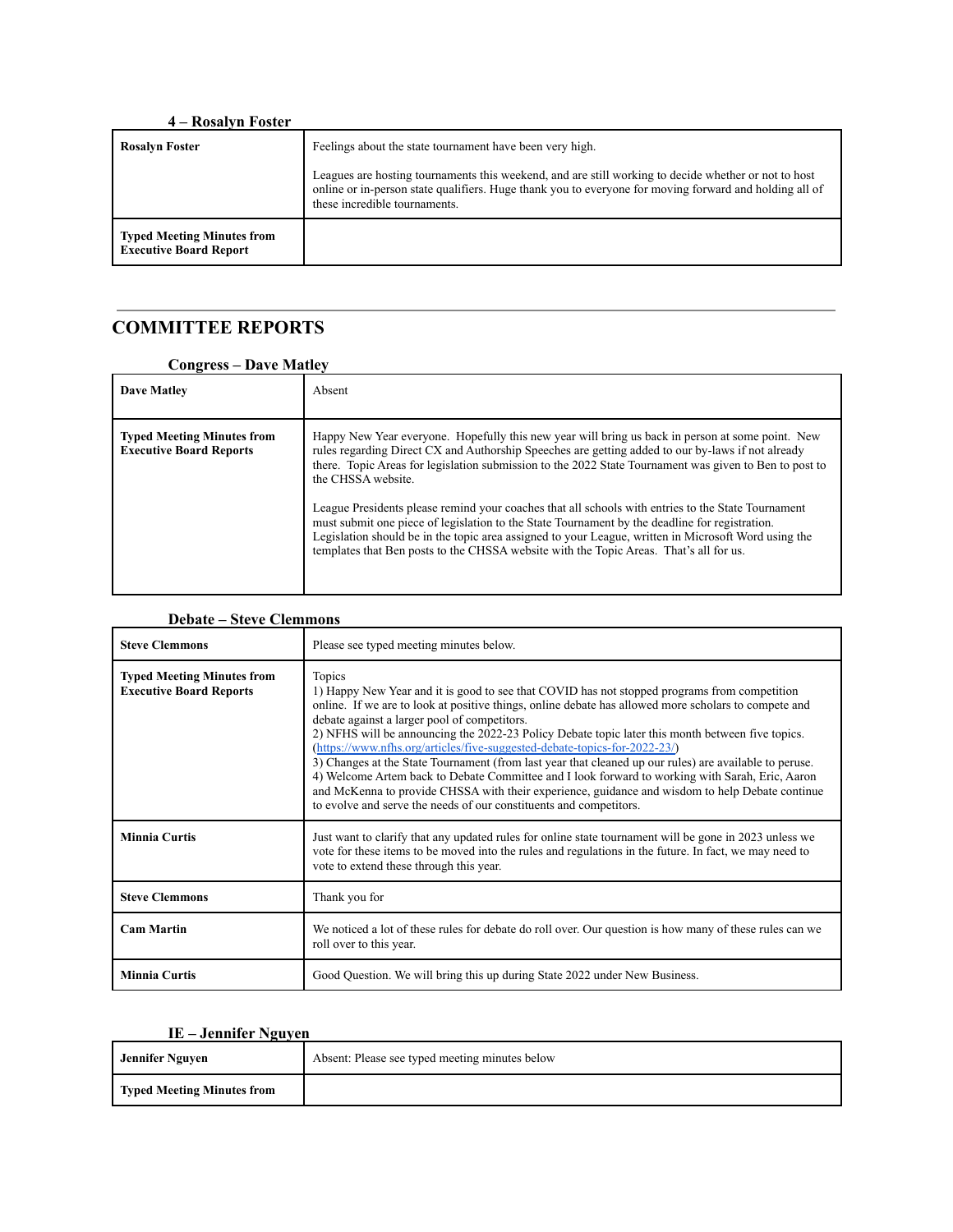| <b>Executive Board Reports</b> |                                                                                                                                                                                                                                                                                                                                              |
|--------------------------------|----------------------------------------------------------------------------------------------------------------------------------------------------------------------------------------------------------------------------------------------------------------------------------------------------------------------------------------------|
| Leilani McHugh                 | In a series of emails the IE Committee made the decision to remove the rule that a portion of the<br>person's body must be in frame for duration of the competition.<br>The committee also agreed to remove the rule that says that duos have to be recorded via split screen.<br>There was not consensus, so the decision was to strike it. |
| <b>Cameron Martin</b>          | Some other things that came up.<br>Duo is being told that they can record together, but we need to know if we are still doing pre-recorded<br>videos. If duos can record together then we need to know if they can be outside, or masked, and have<br>some equity issues to look at.                                                         |
| <b>Minnia Curtis</b>           | When you are talking about a member leaving the screen are you saying one person has to stay on<br>screen?                                                                                                                                                                                                                                   |
| Leilani McHugh                 | They have to start in frame, and end in frame, but the way it was decided was that would no longer be<br>the rule.                                                                                                                                                                                                                           |
| <b>Reed Niemi</b>              | For clarity, there will be further discussion on this.                                                                                                                                                                                                                                                                                       |

### **Reed Niemi, President, was able to return to the meeting and assume control at 10:20 am.**

## **Clarifying Discussion**

| <b>Reed Niemi</b>     | We will need to further discuss these points.                                                                                                                                                                                                                            |
|-----------------------|--------------------------------------------------------------------------------------------------------------------------------------------------------------------------------------------------------------------------------------------------------------------------|
| Minnia Curtis         | We need to know when to talk about these pieces.                                                                                                                                                                                                                         |
| Cam Martin            | There is a big question of synchronous v. asynchronous that still needs to be discussed.                                                                                                                                                                                 |
| Chris Harris          | There is a question about when our rules and regulations default to our previous model, and remove all<br>virtual tournament changes.                                                                                                                                    |
| <b>Steve Clemmons</b> | We want to know whether these rules need to be voted on to be included for this year's tournament, or<br>into the future.                                                                                                                                                |
| Minnia Curtis         | My understanding was that we had decided to include these rules for this year.                                                                                                                                                                                           |
| Reed Niemi            | Agreed                                                                                                                                                                                                                                                                   |
| Leilani McHugh        | From what I understand the two things that do need to be voted on are the change that we will strike the<br>part that says they must stay "in frame."                                                                                                                    |
|                       | The other thing that needs to be discussed is the change.                                                                                                                                                                                                                |
| Minnia Curtis         | I think that needs to be a discussion because we can always see a performer in person, and this<br>completely changes the performance situation.                                                                                                                         |
| Cameron Martin        | Are we voting for pre-recorded?                                                                                                                                                                                                                                          |
| Reed Niemi            | Yes, the scheduling and judge commitment means that we must do asynchronous/pre-recorded starting<br>earlier. I know Gregg Osborn had the same concern. The judge pool and the ability for us to have a<br>schedule where judges are available is the biggest challenge. |
| Cameron Martin        | I had a discussion with my area chair and I was not made aware of this. I think this needs to at least be<br>discussed.                                                                                                                                                  |
| Gregg Osborn          | I would echo Cameron's sentiment. I am having a tough time understanding why the judging situation is<br>any different. If anything, an online tournament is easier. Why couldn't we create a schedule. So many                                                          |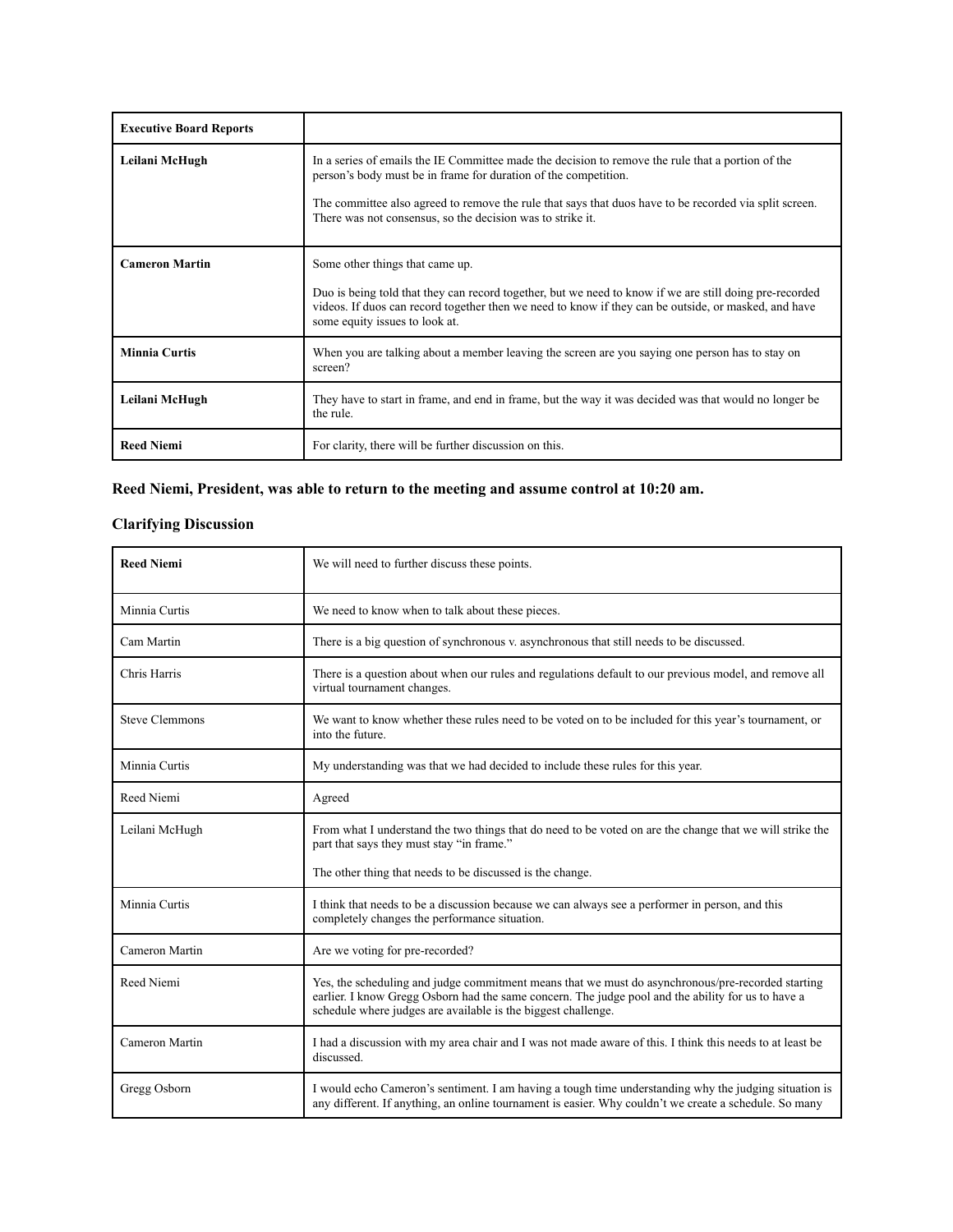|                     | of our students did not have a state experience. Submitting a video, and finding out you didn't break, is<br>not a state experience.                                                                                                                                                                                                                                                                                                                                                                                                                                                                                                                                                                                                  |
|---------------------|---------------------------------------------------------------------------------------------------------------------------------------------------------------------------------------------------------------------------------------------------------------------------------------------------------------------------------------------------------------------------------------------------------------------------------------------------------------------------------------------------------------------------------------------------------------------------------------------------------------------------------------------------------------------------------------------------------------------------------------|
| Sarah Sherwood      | I helped run state last year, and there were a lot of judge problems even on Friday. With invitational<br>tournaments, it is not that easy to get judges to sign up. We also have an equity issue where not<br>everyone has a place to perform live that works for our students. It doesn't feel as satisfying, but that is<br>why we have the hybrid of asynch prelims, and synchronous out rounds.                                                                                                                                                                                                                                                                                                                                  |
| <b>Ashley Novak</b> | I hear what Gregg is saying about the state experience. On the other hand, our judge house for SCDL<br>was awful. The ghosting is unbelievable. We have 135 judges, and 15 to 20 just don't even respond. It's<br>like it's the twilight zone. They just don't even show up. We can leverage fees and threats, but it's very<br>hard to get people to commit in large numbers. Derek suggested that each coach runs a different judge<br>house. This may make things easier.                                                                                                                                                                                                                                                          |
| Rosalyn Foster      | From a logistical standpoint, we don't have three days that we can dedicate to this, and I don't want our<br>kids to miss days of school which means running rounds after school to not sacrifice classtime. Finding<br>that medium, those issues of judges don't go away Monday-Wednesday. Further, we don't just need<br>those judges, we need tab staff now working more days to make this equitable and possible for<br>synchronous rounds.                                                                                                                                                                                                                                                                                       |
| Reed Niemi          | I know that last year between CHSSA Middle and High School my eyes were burnt out.                                                                                                                                                                                                                                                                                                                                                                                                                                                                                                                                                                                                                                                    |
| Chris Harris        | Just to echo Rosalyn, I want to remind some folks that I am sympathetic to what our students are<br>experiencing, during the executive council meeting I took some notes, and we voted this way because<br>the community loved it in that it worked well. Judge ghosting did happen. We want to avoid that issue.<br>The scheduling that we set up for them worked for more people.                                                                                                                                                                                                                                                                                                                                                   |
|                     | One issue we haven't discussed, it's not equitable for a lot of students in a bunch of different areas.<br>Asking students to leave their home where they don't have internet for hours and hours during a<br>tournament is something that many students don't have access or ability to do. Having reliable internet<br>is a huge issue. Some students were traveling for hours, and sitting around school sites, and thats if they<br>were even allowed to be there.                                                                                                                                                                                                                                                                |
| Aaron Langerman     | I definitely hear the equity concerns. I would be a strong proponent of it being synchronous because it is<br>not a real tournament experience to submit a video. There are many ways that last years judge pool<br>could be changed. We found out that many of the judges had not been assigned to the pools on the<br>backend. It's very difficult to match up judges perfectly for every round. To increase the judge pool<br>size, and not feel like we have a judge crunch, maybe we create those pools on the front end that way<br>speech parents aren't being put into debate rounds and not knowing what is going on.<br>On the equity issue, how many students is this really affecting. And how do these equity issues not |
|                     | disappear for final rounds. And how is an in-person state tournament any more equitable with cost of<br>travel.                                                                                                                                                                                                                                                                                                                                                                                                                                                                                                                                                                                                                       |
| Joshua Stinson      | I do care about the equity issues. We have been online over the last year and a half so much, surely<br>most of our students have figured out where to get internet, and have had months to figure out where to<br>find internet access. Where were the equity discussions when we were in-person? This was already<br>going to be an issue if we were in person, and we have months to find a community space to perform<br>from, etc. We have months to solve these problems at the league level.                                                                                                                                                                                                                                   |
|                     | In our league we came up with nuisance fines for missing judges so that when teams missed we could<br>get ahold of coaches. I have been called for that frustration. There are ways to fit in the judging issues.<br>If I have to go to my league and say it will be asynchronous then I will see a massive decline in my<br>number of participating students/schools.                                                                                                                                                                                                                                                                                                                                                                |
| Reed Niemi          | Quick reminder that in out rounds we sometimes had to pull the videos when a students video feed<br>would drop.                                                                                                                                                                                                                                                                                                                                                                                                                                                                                                                                                                                                                       |
| Erik Pielstick      | I am an advocate for going synchronous. I have been to larger tournaments, and think we should focus<br>on doing what would give students the best experience of going live. I was not consulted as a league<br>president.                                                                                                                                                                                                                                                                                                                                                                                                                                                                                                            |
| Gregg Osborn        | I would prefer to watch an asynchronous round, but every event we are talking about. We have 56<br>competitors. I bet 38 of them don't want to go asynchronous. If we are worried about judges, we made a<br>pivot because of the judging starin to go to two judges instead of three. Can we compromise to IEs<br>going to two judges instead of three? The equity issues are non-unique. The debaters and spontaneous                                                                                                                                                                                                                                                                                                               |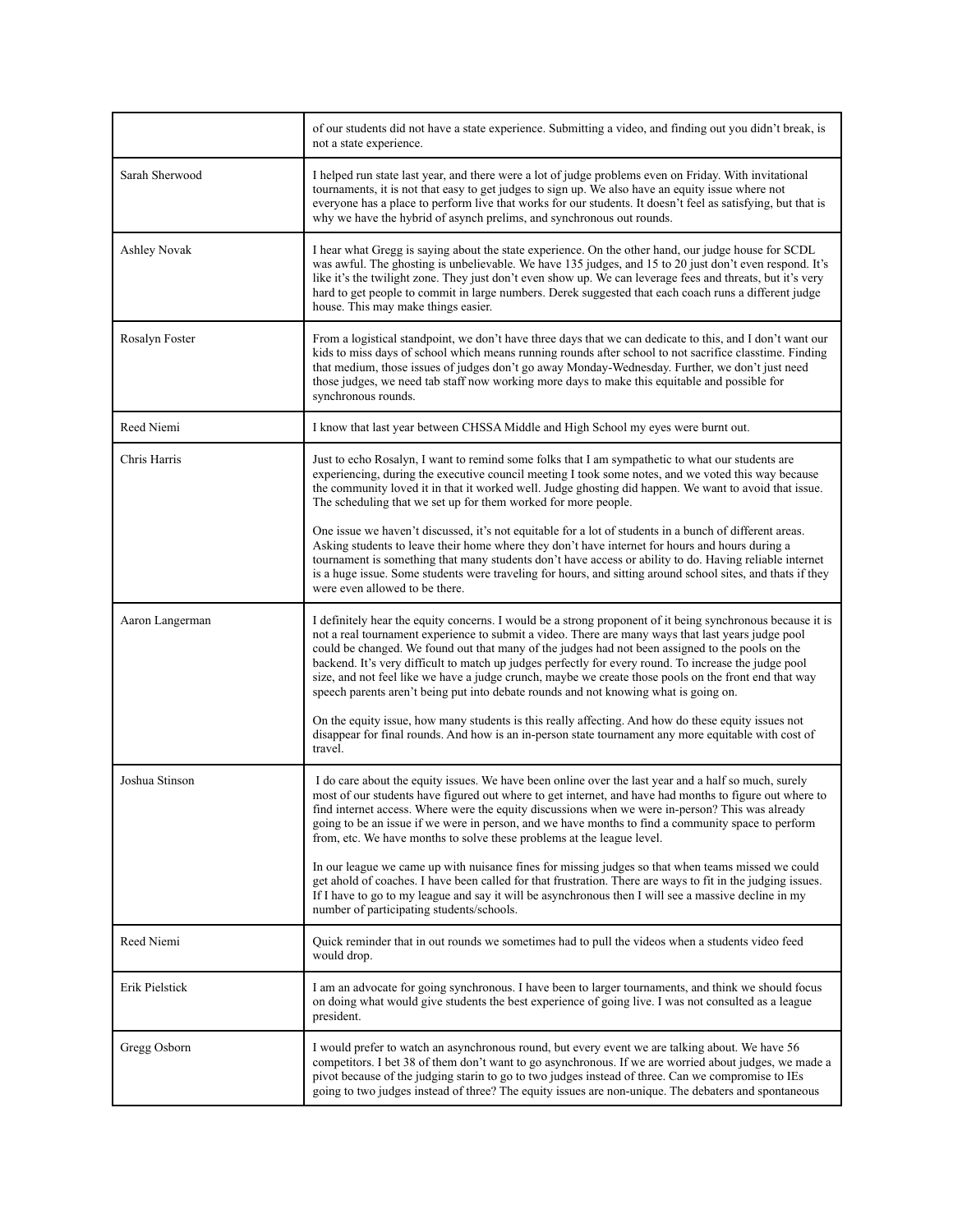|                | kids are already dealing with those problems. We have the 21st century fund and money not being spent<br>that can address those issues. Come out-rounds those kids that don't have the place or internet are going<br>to have to figure it out. We accommodate them if need be. We have the video ready if we need to. But<br>let the kids who want to perform live, perform live. We are here for the kids, not the judges. Making the<br>kids experience as full as we can is our purpose.                                                                                                                                                                                                                                                                                                                                                                                               |
|----------------|--------------------------------------------------------------------------------------------------------------------------------------------------------------------------------------------------------------------------------------------------------------------------------------------------------------------------------------------------------------------------------------------------------------------------------------------------------------------------------------------------------------------------------------------------------------------------------------------------------------------------------------------------------------------------------------------------------------------------------------------------------------------------------------------------------------------------------------------------------------------------------------------|
| Mikendra McCoy | I really want to echo what Josh and Gregg have said. There is a reality we can do that in real life. I think<br>live rounds do give that sense of buy in. If it takes another day for us to work then that's what we do.<br>We need to give the hope that the words are speaking are valuable. The issues of equity have always<br>been a struggle. We have to work together to find a way around those issues.                                                                                                                                                                                                                                                                                                                                                                                                                                                                            |
| Cameron Martin | Equity is where our heart is coming from. Our team has been decimated by the asynchronous issue. I<br>think the backup video works. The judging issue is a huge problem, but we can figure that out by<br>bringing our judges down to two judges. With the frustration already so high why not make a true<br>compromise.                                                                                                                                                                                                                                                                                                                                                                                                                                                                                                                                                                  |
| Tony Ugalde    | Being someone who mostly coaches kids who are underserved, we would vote to go synchronous. Since<br>we are talking about equity, these issues already exist for those underserved kids. If we are going to do<br>it for one, then why not do it for all. I would push you to go synchronous. We need to realize that, for<br>equity issues, we need to realize there is no box, and cross those bridges. Those districts have a<br>responsibility to make those things happen.                                                                                                                                                                                                                                                                                                                                                                                                            |
| Karen Minick   | Has exec committee already decided that? I am quite upset about how that vote came down. I do not<br>feel that the committee has the pulse of what is going on, us presidents do. The least we can do is let<br>them compete live. If debate and congress can do it, then we can do it for the rest of the speakers. I<br>know that going from async to sync had an impact on my students last year. If all the other events can<br>then I hope we can bring the vote today to make accommodations for students that have questionable<br>internet connections, etc.                                                                                                                                                                                                                                                                                                                       |
|                | I also have an issue with the Duo going out of frame.                                                                                                                                                                                                                                                                                                                                                                                                                                                                                                                                                                                                                                                                                                                                                                                                                                      |
| Reed Niemi     | I think the duo issue has more to do with NSDA.                                                                                                                                                                                                                                                                                                                                                                                                                                                                                                                                                                                                                                                                                                                                                                                                                                            |
|                | There was also a survey that was sent out about the decision to move state online we went through the<br>y168 responses we had. Many loud voices did not respond. We heard about each student having to have<br>their own rooms to compete, about each student having to have a vaccine to be on campus, etc. Culver<br>City wanted to host us, but they wouldnt' be able to tell us until MArch 1st.                                                                                                                                                                                                                                                                                                                                                                                                                                                                                      |
|                | We went with what was known which was online. It seems like the majority of us are wanting<br>synchronous tournaments. I would hope that would mean that all of us would step up and not push this<br>on to four board members who ran the tournament last year.                                                                                                                                                                                                                                                                                                                                                                                                                                                                                                                                                                                                                           |
| Rosalyn Foster | The manpower argument means that we will have a possibility of committing judges for seven days. As<br>much as we want students to have an in-person experience, I don't think it's fair to them to do that. We<br>need to ask our coaches to find judges who are committed to doing this work.                                                                                                                                                                                                                                                                                                                                                                                                                                                                                                                                                                                            |
| Chris Harris   | I looked at some notes I took last year and asked people in CFL and the president told me three schools<br>who would have serious problems with going synchronous. GGSA had four schools off the top of their<br>heads. We all fell in love with synchronous speech and debate. We must ask ourselves not what is<br>better, but what can we do with the commitments and time we have. We don't need to disagree on these<br>things, we just need to know how to make these things work. The VP of Activities can make whatever<br>decision they want. Angelique came to us with the facts, and asked us to help her run the tournament.<br>This was not an official vote so much as us standing with Angelique as she made these decisions so that<br>the tournament could run well. Let's not point fingers, I respect everyone here, and assume that you all<br>want the best for kids. |
|                | We need to hear from some of these folks in Area 2, and figure out what these school districts can do.<br>We also have to remember this is a volunteer corp of people and less than 12 people do 99% of the<br>work.                                                                                                                                                                                                                                                                                                                                                                                                                                                                                                                                                                                                                                                                       |
|                | We have to solve the judge issue. Getting judges to fill spots after they have ghosted is a bigger concern<br>than worrying about applying fines.                                                                                                                                                                                                                                                                                                                                                                                                                                                                                                                                                                                                                                                                                                                                          |
|                | We all care about kids, and we all want synchronous. Let's ask people like Karson who are in Area 2.                                                                                                                                                                                                                                                                                                                                                                                                                                                                                                                                                                                                                                                                                                                                                                                       |
| Reed Niemi     | If you read the rules and regulations of the board, then the VPA has the ability to decide alongside the<br>State Committee. That's why that group met. We are now encroaching on the ability of the VPA to                                                                                                                                                                                                                                                                                                                                                                                                                                                                                                                                                                                                                                                                                |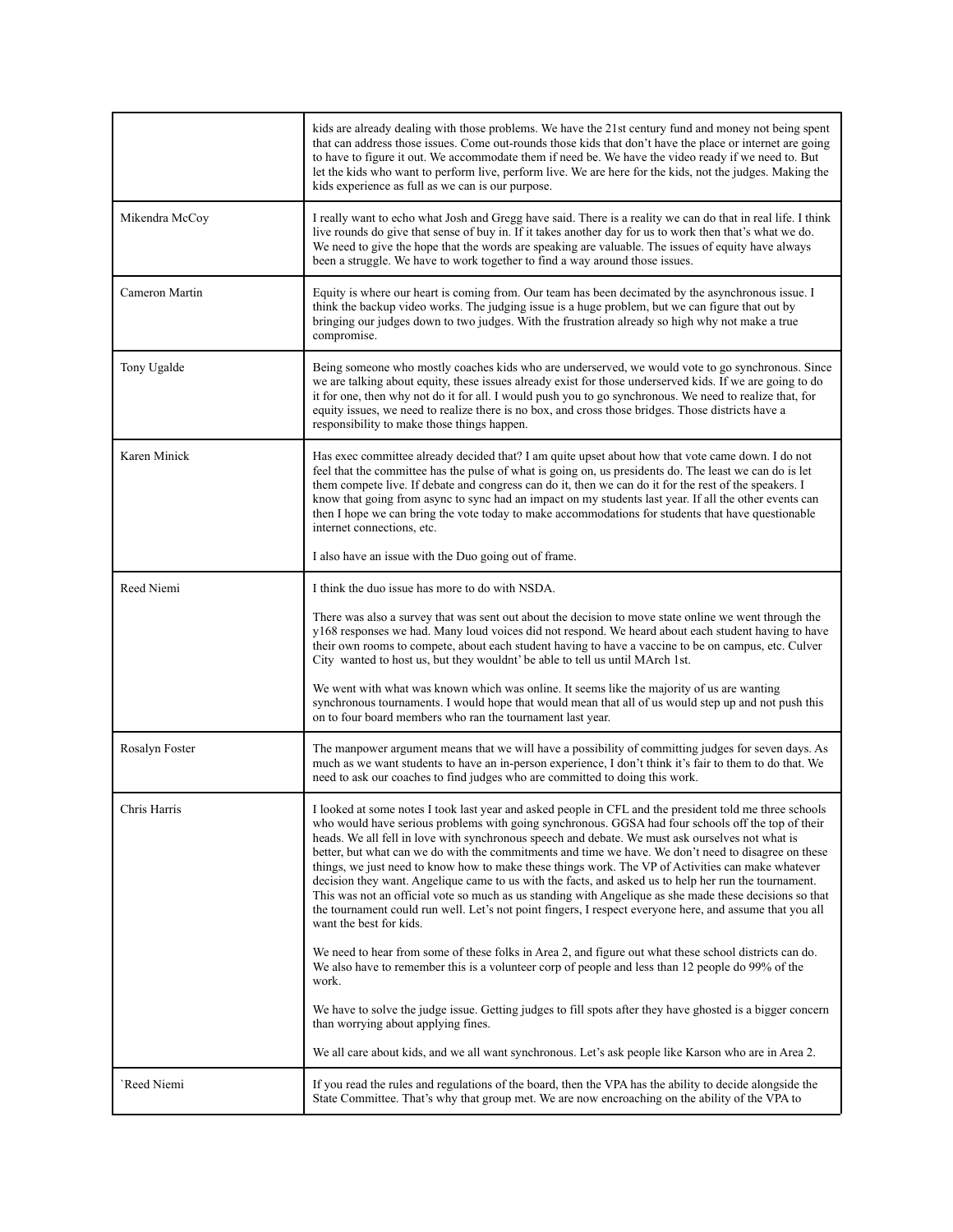|                     | perform their duties.                                                                                                                                                                                                                                                                                                                                                                                                                                                                                                                                                                                                                                                                                                                                                                                                                            |
|---------------------|--------------------------------------------------------------------------------------------------------------------------------------------------------------------------------------------------------------------------------------------------------------------------------------------------------------------------------------------------------------------------------------------------------------------------------------------------------------------------------------------------------------------------------------------------------------------------------------------------------------------------------------------------------------------------------------------------------------------------------------------------------------------------------------------------------------------------------------------------|
| Mikendra McCoy      | I think logistics are the biggest concern. I fundamentally believe we should do what is best for kids. We<br>should do what is best for kids, with the expertise we have.                                                                                                                                                                                                                                                                                                                                                                                                                                                                                                                                                                                                                                                                        |
| Leilani McHugh      | Trying to press for a vote would not be wise to do today. Because of logistics and ramifications of going<br>sync v async we need to understand what happens when we make that decision. We don't know what an<br>asynchronous schedule looks like. Voting now could possibly be thrown into the air when we see what<br>that actually looks like. I think we need to see that before we vote.                                                                                                                                                                                                                                                                                                                                                                                                                                                   |
| Reed Niemi          | We will do a straw poll. However, you would need to write a rules and regulations change to remove<br>this power from the VPA.                                                                                                                                                                                                                                                                                                                                                                                                                                                                                                                                                                                                                                                                                                                   |
| Gregg Osborn        | We all have our hearts and intentions in the right place. Putting the work on four to twelve people is not<br>necessary. Many of us who have had experience in virtual tabrooms, or running virtual events, were not<br>called in. Perhaps it is best to give others responsibilities so that we can treat this like several small<br>tournaments instead of one large one.                                                                                                                                                                                                                                                                                                                                                                                                                                                                      |
|                     | I am concerned that the VPA has so much power. Do our rules and regulations give them full power. I<br>certainly hope that Angelique does decide to run the state tournament, and lean on us to help. But we<br>should not make decisions based on there won't be someone to run the tournament. We need to do<br>everything we can to try to provide those opportunities for students.                                                                                                                                                                                                                                                                                                                                                                                                                                                          |
| Minnia Curtis       | I was in the executive council meeting. When I told my students how the state tournament was going to<br>be I got messages telling me how dismayed speakers were because they were feeling like it was less<br>important than debaters. For the second year in a row to take away this experience from our speakers. I<br>disagree with talking to administrators, etc. The pulse of this room knows what our league's want. We<br>still could decide that pragmatically we have to decide to go asynchronous. Keeping it up in the air two<br>to three more weeks will only make this worse. Having thought about it, and hearing today, I think it<br>should be synchronous. I am happy we are not arguing about it being live v. in-person. I think this is a<br>huge step forward from where we could have been. We do need to decide today. |
| Aaron Langerman     | I respect everything everyone has said, I would petition to move us toward a straw poll vote.                                                                                                                                                                                                                                                                                                                                                                                                                                                                                                                                                                                                                                                                                                                                                    |
| Ben Fagan           | One thing I have a question about, if we consider format changes will those changes be reflected in the<br>middle school state tournament?                                                                                                                                                                                                                                                                                                                                                                                                                                                                                                                                                                                                                                                                                                       |
| Reed Niemi          | I have watched the slow walk of the council giving more powers to the Vice President of Activities.<br>Directing middle school state is under your purview Ben.                                                                                                                                                                                                                                                                                                                                                                                                                                                                                                                                                                                                                                                                                  |
| Jennifer Nguyen     | One thing we have to remember is how many tech issues we did have last year. If we are synchronous<br>can cause severe delays in our schedule. WE had a judge pool and used it as we needed it. But hope that<br>sheds some light on the decision of synchronous v. asynchronous.                                                                                                                                                                                                                                                                                                                                                                                                                                                                                                                                                                |
| <b>Ashley Novak</b> | What is a straw vote?                                                                                                                                                                                                                                                                                                                                                                                                                                                                                                                                                                                                                                                                                                                                                                                                                            |
| Reed Niemi          | Whatever we vote on today does not stick. It is merely knowing what the board wants. We have<br>empowered the Vice President Activities to run this tournament as they see fit. This council has<br>incrementally pushed us toward the situation we are in.                                                                                                                                                                                                                                                                                                                                                                                                                                                                                                                                                                                      |
| Angelique Ronald    | I have taken a leave of absence because of how I was treated by some other people.                                                                                                                                                                                                                                                                                                                                                                                                                                                                                                                                                                                                                                                                                                                                                               |
|                     | I want to clarify some issues:                                                                                                                                                                                                                                                                                                                                                                                                                                                                                                                                                                                                                                                                                                                                                                                                                   |
|                     | We always pooled judges. However, we had dozens of judges per hour that were dropping out.<br>Asynchronous worked for us, and we got great feedback.<br>We want to remember that our students do not have equitable opportunities to be involved in a<br>synchronous setting.                                                                                                                                                                                                                                                                                                                                                                                                                                                                                                                                                                    |
|                     | I would encourage everyone who wants synchronous to please let me know who will be involved in<br>helping to make this occur.                                                                                                                                                                                                                                                                                                                                                                                                                                                                                                                                                                                                                                                                                                                    |
| Joshua Stinson      | I cannot personally volunteer, but I cannot do that. I recognize that we are putting a burden on you and<br>you want to solve it, but we can leverage some of the people who run our tab rooms, and run our events,<br>so we will get those people to be involved. We can increase our judge requirements, etc. Do not sign up<br>for quals if you are not committing to sign up for four days of work, that you will provide a judge for                                                                                                                                                                                                                                                                                                                                                                                                        |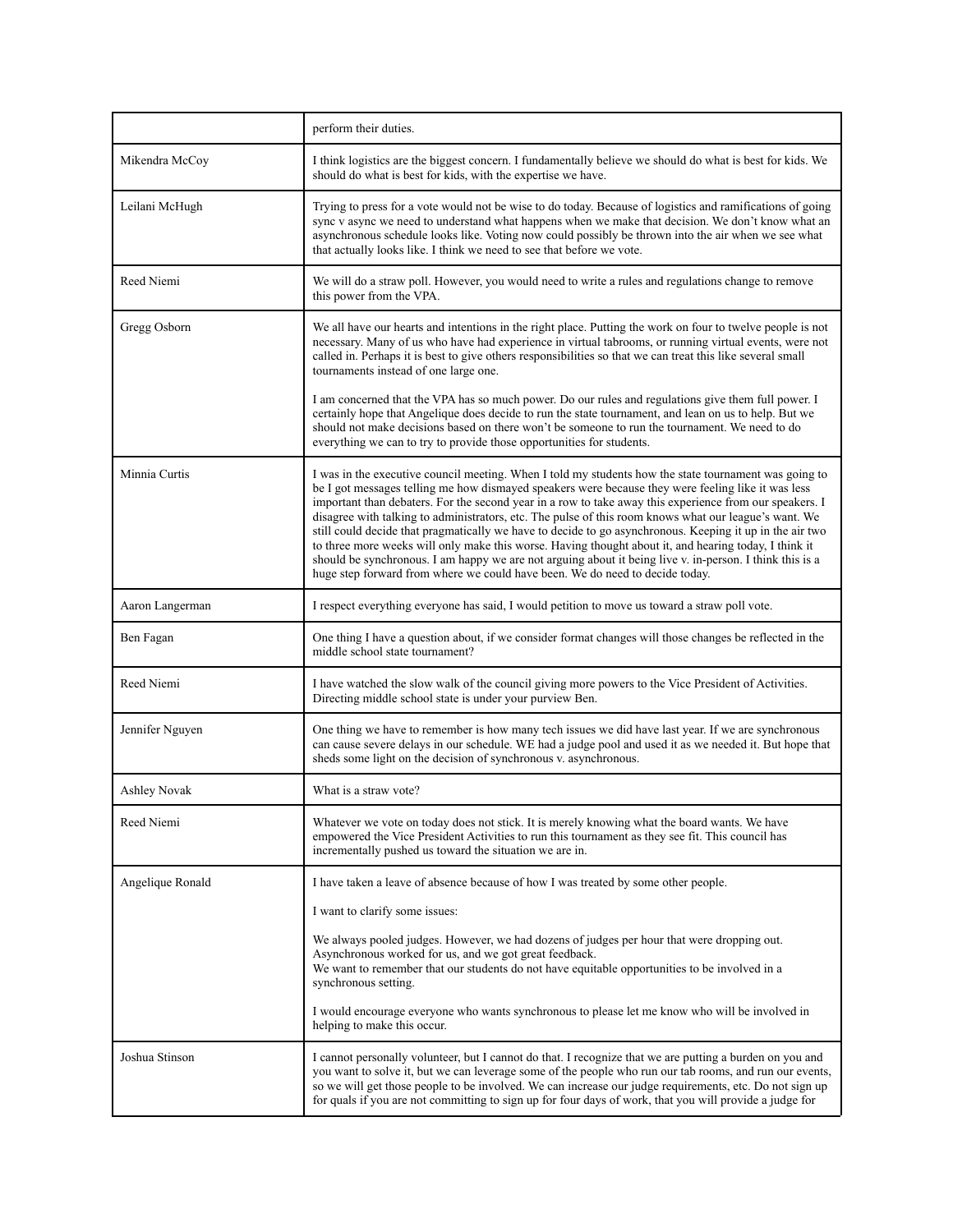|                  | those four days, etc. I would also remind everyone who is observing Ramadan to remember that when<br>they sign up to judge. I also believe it is my responsibility to not put this burden all on you. So I believe<br>in supporting you in this work.                                                                                                                                                                                                                                                                    |
|------------------|--------------------------------------------------------------------------------------------------------------------------------------------------------------------------------------------------------------------------------------------------------------------------------------------------------------------------------------------------------------------------------------------------------------------------------------------------------------------------------------------------------------------------|
| Angelique Ronald | Thank you, Joshua. It is about everyone stepping up.<br>I do want to make clear that it's not just running tab room that I also need help with. It is also things like<br>running help desk, answering emails, etc.                                                                                                                                                                                                                                                                                                      |
| Reed Niemi       | I did mention and chastise many people for not participating in our tournaments last year. Last year at<br>the help desk I did 14-16 hours a day. I was very distraught that in the past every director would be<br>involved, and last year we were ghosted by members of the board.<br>I think I have made it clear what authority the VPA has, and I do think it is important that we move<br>forward. I believe we need to move to the Harris resolutions in order to discuss how we talk with our<br>fellow members. |
| Jennifer Nguyen  | I believe we need to vote here to increase the number of judges required so that we can address those<br>judging issues, and that it is the decision of the board.                                                                                                                                                                                                                                                                                                                                                       |

### **OLD BUSINESS**

| <b>Reed Niemi</b> |  |
|-------------------|--|
|                   |  |

## **NEW BUSINESS**

| <b>Jennifer Nguyen</b>   | I motion to increase the judge requirement for the state tournament                                                                                                                                                                                                                                                                                                            |
|--------------------------|--------------------------------------------------------------------------------------------------------------------------------------------------------------------------------------------------------------------------------------------------------------------------------------------------------------------------------------------------------------------------------|
| <b>Gregg Osborn</b>      | Second                                                                                                                                                                                                                                                                                                                                                                         |
| <b>Artem Raskin</b>      | Will the VPA have the ability to reduce that number if necessary? Also, we discussed reducing the<br>number of judges per round to address this.                                                                                                                                                                                                                               |
| <b>Aaron Marquette</b>   | Big props to Sarah and Rosalyn and Angelique who ran this tournament last year. I think ultimately we<br>need to remember the hours put in by these people last year.                                                                                                                                                                                                          |
| <b>Minnia Curtis</b>     | I feel really uncomfortable with voting without knowing what that number would be.                                                                                                                                                                                                                                                                                             |
| <b>Angelique Ronaldq</b> | We could switch to two judges per round to be synchronous. We will not need to increase it beyond last<br>year which is already an increase over the previous years. Of 1 for 3 for the entire state. The tech issues<br>will be the bigger issue. We also cannot record any of these rounds with our new system so we will<br>need an army to step in when things fall apart. |
| <b>Jennifer Nguyen</b>   | Do we need to adjust to the 1 for 3?                                                                                                                                                                                                                                                                                                                                           |
| <b>Angelique Ronald</b>  | Those should have been included in the virtual rules.                                                                                                                                                                                                                                                                                                                          |
| <b>Reed Niemi</b>        | I would request a division of the house                                                                                                                                                                                                                                                                                                                                        |
| <b>VOTE</b>              | The board will vote to increase the judge burden to a 1 judge for every three entries for all events<br>specific to the virtual tournament, and decrease the judge requirement in speech events for the virtual<br>tournament to two judges for preliminary rounds.                                                                                                            |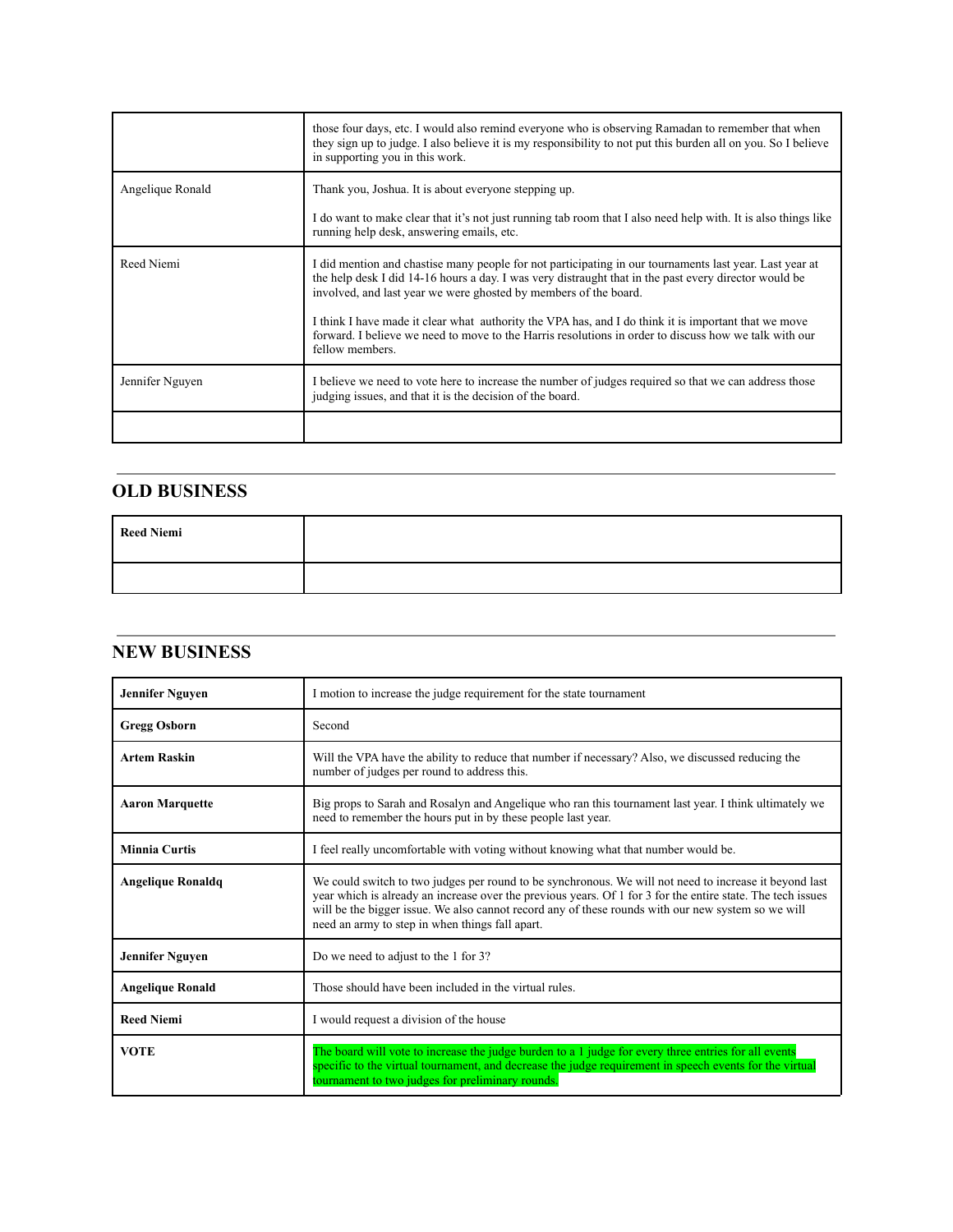|                    | By a vote of 22 Yes and 4 Abstentions the motion carries                                                                                                                                                                                                                                                                                                                                              |
|--------------------|-------------------------------------------------------------------------------------------------------------------------------------------------------------------------------------------------------------------------------------------------------------------------------------------------------------------------------------------------------------------------------------------------------|
| <b>Yes Votes</b>   | Reed Niemi<br>Minnia Curtis<br>Benjamin Cummings<br>Jennnifer Nguyen<br>Mikendra McCoy<br>Gregg Osborn<br>Chris Harris<br>Artem Raskin<br>Aaron Langerman<br><b>Steve Clemmons</b><br>Joshua Stinson<br>Karen Minick<br>Gabriela Scully<br>Ashley Novak<br>Bobby Lebeda<br>Aaron Marquette<br>Eleanor Nishioka<br>Cameron Martin<br>Erik Pielstick<br>Tony Ugalde<br>Sarah Sherwood<br>Katie McMillan |
| <b>Abstentions</b> | Angelique Ronald<br>Benjamin Fagan<br>Leilani McHugh<br>Rosalyn Foster                                                                                                                                                                                                                                                                                                                                |

## **1. Proposal: Resolution 1/21: Code of Honor**

| Chris Harris, et. al   | CHSSA has been around for 65 years and we do not have a code of honor. Some people have not been<br>living by the code, and have not been living by a standard of human decency. From what I understand<br>and what I read, because I didn't want to subject myself to what was being posted or emailed. I think it<br>is necessary to codify this and treat each other with just a little bit of respect. This code is a standard for<br>everyone within the community from coaches, to board members, to students, we all should be acting in<br>the same standards. I haven't received one word of negative feedback, and I think it's good we are<br>doing something and making it known that you have to act a certain way. We are teachers, not<br>corporations, but from the corporate world none of this is allowable. I don't know why this exists in<br>academia, but it needs to end if we are going to get things done for kids. |
|------------------------|----------------------------------------------------------------------------------------------------------------------------------------------------------------------------------------------------------------------------------------------------------------------------------------------------------------------------------------------------------------------------------------------------------------------------------------------------------------------------------------------------------------------------------------------------------------------------------------------------------------------------------------------------------------------------------------------------------------------------------------------------------------------------------------------------------------------------------------------------------------------------------------------------------------------------------------------|
| <b>Reed Niemi</b>      | Thank you, I hope everyone read it. This is a resolution. I also shared our duties and cares. If our duty<br>and care is not upheld, we waive our protections from incorporation and open ourselves up to not being<br>protected.                                                                                                                                                                                                                                                                                                                                                                                                                                                                                                                                                                                                                                                                                                            |
|                        | Some of the comments I saw were on the cusp of libel, and were mean, and we spoke to our lawyer, and<br>received contact from NFHS in regards to this issue. We can take a censure which just shows<br>disapproval. We also have the ability to remove as outlined in the by-laws.                                                                                                                                                                                                                                                                                                                                                                                                                                                                                                                                                                                                                                                           |
| <b>Aaron Langerman</b> | I like the code of ethics, and motion to move to a vote.                                                                                                                                                                                                                                                                                                                                                                                                                                                                                                                                                                                                                                                                                                                                                                                                                                                                                     |
| <b>Rosalyn Foster</b>  | If we, as members of CHSSA, are also members of NSDA, then we should also have our own code of<br>ethics similar to the one NSDA already has.                                                                                                                                                                                                                                                                                                                                                                                                                                                                                                                                                                                                                                                                                                                                                                                                |
| <b>Karen Minick</b>    | Can someone please post the resolution in the chat for me? I haven't gotten it.                                                                                                                                                                                                                                                                                                                                                                                                                                                                                                                                                                                                                                                                                                                                                                                                                                                              |
| <b>Reed Niemi</b>      | It is posted in the shared folder.                                                                                                                                                                                                                                                                                                                                                                                                                                                                                                                                                                                                                                                                                                                                                                                                                                                                                                           |
| <b>Chris Harris</b>    | I know a lot of folks were bummed out by what happened last month. I also want to give props to those<br>people online who were disappointed, but supported the board, the body, and the VP.<br>I would also like to call for a division of the house.                                                                                                                                                                                                                                                                                                                                                                                                                                                                                                                                                                                                                                                                                       |
| <b>Reed Niemi</b>      | I also posted an email from a member of the Bakersfield board of trustees in support of this adoption of                                                                                                                                                                                                                                                                                                                                                                                                                                                                                                                                                                                                                                                                                                                                                                                                                                     |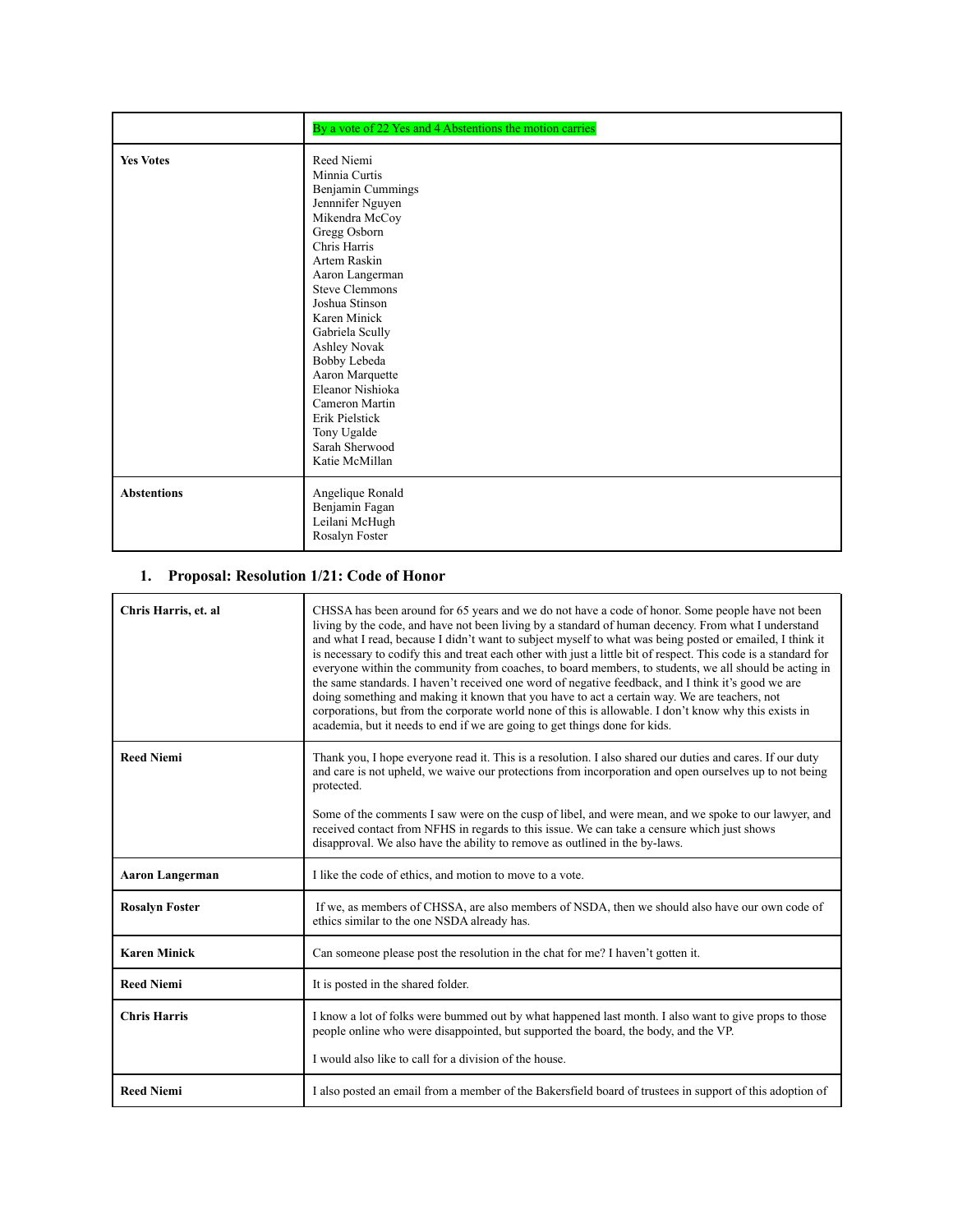|                         | a code of ethics.                                                                                                                                                                                                                                                                                                                                                                                                                                                                                                                                                                                                                                                                                                                  |
|-------------------------|------------------------------------------------------------------------------------------------------------------------------------------------------------------------------------------------------------------------------------------------------------------------------------------------------------------------------------------------------------------------------------------------------------------------------------------------------------------------------------------------------------------------------------------------------------------------------------------------------------------------------------------------------------------------------------------------------------------------------------|
| <b>Joshua Stinson</b>   | Two years ago we created a league code of ethics so we could have those discussions about how we<br>behave.                                                                                                                                                                                                                                                                                                                                                                                                                                                                                                                                                                                                                        |
| <b>Angelique Ronald</b> | I think it is hard for people to understand the scope of the rhetoric used in the last two years. I want to<br>share with you some of the things that have been shared with me because the public material where                                                                                                                                                                                                                                                                                                                                                                                                                                                                                                                   |
|                         | Some quotes:                                                                                                                                                                                                                                                                                                                                                                                                                                                                                                                                                                                                                                                                                                                       |
|                         | "Students are going to kill themselves because of the decisions I had made and they hoped I could sleep<br>at night knowing I killed children"                                                                                                                                                                                                                                                                                                                                                                                                                                                                                                                                                                                     |
|                         | "God help you when people get as sick of you as I am"                                                                                                                                                                                                                                                                                                                                                                                                                                                                                                                                                                                                                                                                              |
|                         | Told I have no knowledge of the activity, coaching experience, teaching experience, etc.                                                                                                                                                                                                                                                                                                                                                                                                                                                                                                                                                                                                                                           |
|                         | I have been called a bitch.                                                                                                                                                                                                                                                                                                                                                                                                                                                                                                                                                                                                                                                                                                        |
|                         | The communication over the last two years has been disrespectful, and we need to learn to<br>communicate respectfully to each other because otherwise what are we teaching our students?                                                                                                                                                                                                                                                                                                                                                                                                                                                                                                                                           |
|                         | Getting this level of rhetoric pointed at me when I am trying to do what is best for kids is unacceptable.<br>This is especially true when none of us is being paid for this. We are better than that.                                                                                                                                                                                                                                                                                                                                                                                                                                                                                                                             |
| <b>Rosalyn Foster</b>   | I am absolutely horrified by the things that were said. What sort of enforcement mechanisms do we<br>have in place should someone violate the code of honor.                                                                                                                                                                                                                                                                                                                                                                                                                                                                                                                                                                       |
| <b>Reed Niemi</b>       | We have the ability to resolve to Censure which shows displeasure with the board member. We can also<br>refer to the board by-laws that outlines what the removal of a board member looks like.                                                                                                                                                                                                                                                                                                                                                                                                                                                                                                                                    |
|                         | I can echo Angelique's concerns, we are missing some very important forms from people. When people<br>do not fill out these forms, we reached out to the board lawyer and the secretary of state to determine<br>whether or not someone is able to serve.                                                                                                                                                                                                                                                                                                                                                                                                                                                                          |
| <b>Roaslynn Foster</b>  | Do we need another group or committee to be in charge of potential disagreements?                                                                                                                                                                                                                                                                                                                                                                                                                                                                                                                                                                                                                                                  |
| <b>Reed Niemi</b>       | A Censure only requires a motion by the board, and then the accusing gets to make their case, and then<br>there is a discussion and a vote.                                                                                                                                                                                                                                                                                                                                                                                                                                                                                                                                                                                        |
| <b>Chris Harris</b>     | Everyone I spoke to was concerned about enforcement of the code of ethics. I drafted a by-law proposal<br>that would cause the grievance committee, is that moot?                                                                                                                                                                                                                                                                                                                                                                                                                                                                                                                                                                  |
| <b>Reed Niemi</b>       | I believe that the decision has to be made by the entire board, not a small group.                                                                                                                                                                                                                                                                                                                                                                                                                                                                                                                                                                                                                                                 |
| <b>Gabriela Scully</b>  | If we adopt this today, then this only applies going forward? So anything that has happened in the last<br>few months/weeks is uncensurable / unprosecutable? Essentially it becomes effective today?                                                                                                                                                                                                                                                                                                                                                                                                                                                                                                                              |
| <b>Reed Niemi</b>       | Great question. This has nothing to do with the other. We can censure and remove under our existing<br>by-laws. This is a statement of what we expect of our members. This resolution already has<br>mechanisms for enforcement, this is simply a statement of how we feel.                                                                                                                                                                                                                                                                                                                                                                                                                                                        |
| <b>Tony Ugalde</b>      | Angelique you should not be subjected to that behavior. Chris, I love the resolution. One thing I do is<br>serve as the complaint review committee for the California State Educators Association. I would like to<br>propose that we come up with our own harassment policy. I think this is grave, and we need to stand<br>strong on. About eight years ago I was on the NSDA code of ethics committee. What happens when<br>that person is off the board of directors? How do we stop it when the behavior continues? I would also<br>put forward our own harassment policy with prescribed remedies and policies. I would also challenge<br>all of us to be more vanilla in our own personal media. It is tough for everybody. |
| <b>Reed Niemi</b>       | Concerning your work I think you would be able to come up with something that we could look at in<br>May.                                                                                                                                                                                                                                                                                                                                                                                                                                                                                                                                                                                                                          |
| <b>Tony Ugalde</b>      | I will look at our 626 policy from CSEA. We have an independent judicial panel outside that is<br>appointed by the president.                                                                                                                                                                                                                                                                                                                                                                                                                                                                                                                                                                                                      |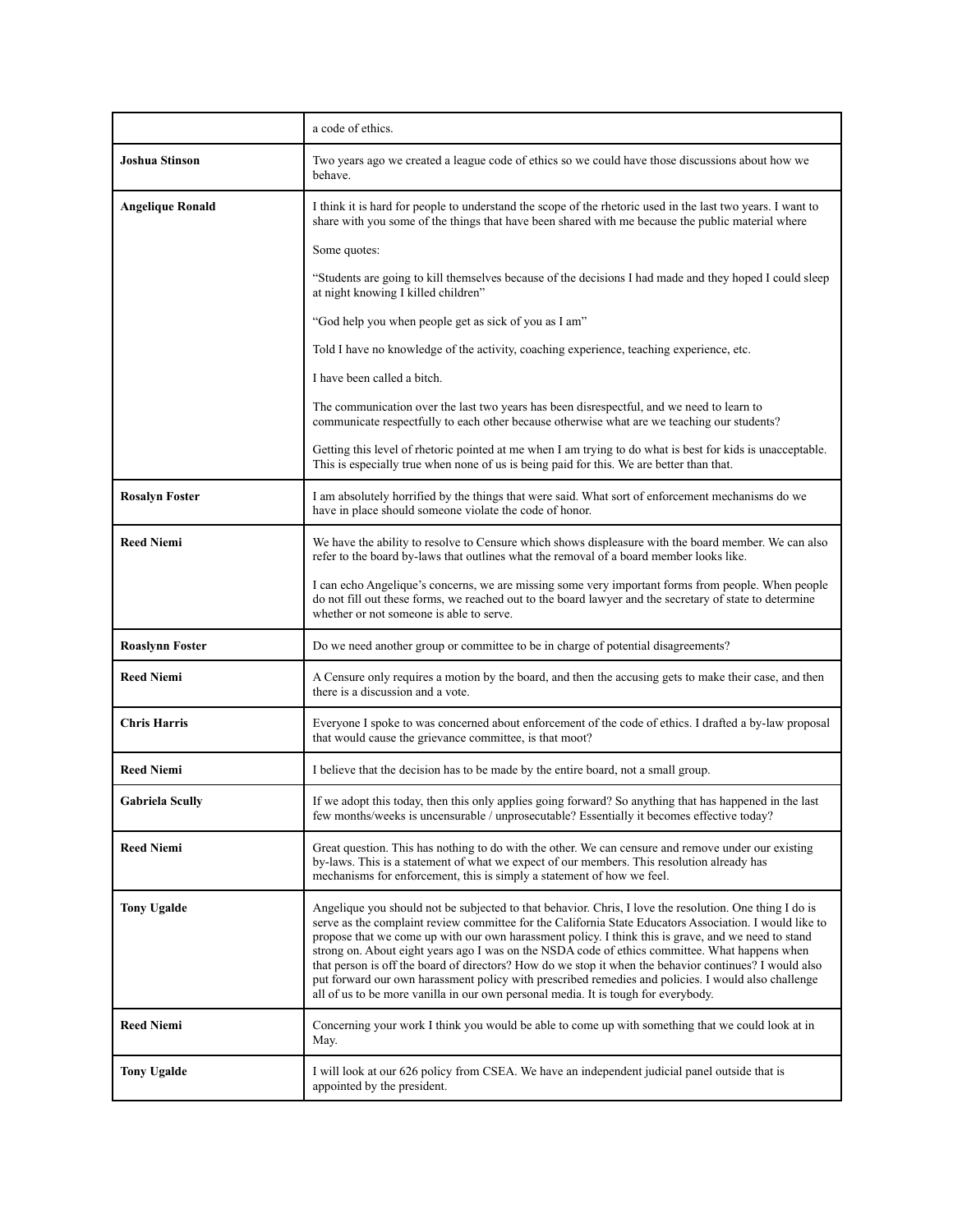| <b>Reed Niemi</b>      | It addresses the issue of the grievance committee self-policing.                                                                                                            |
|------------------------|-----------------------------------------------------------------------------------------------------------------------------------------------------------------------------|
| <b>Angelique Marie</b> | Thank you for that input. We do have a harassment policy, and the communications I have received are<br>in violation of that policy. I would love to give that to you Tony. |
| <b>Motion</b>          | Rosalyn Call the Previous Question<br>Tony Ugalde                                                                                                                           |
|                        | Proposal: Resolution 1/21: Adopt CHSSA Code of Honor                                                                                                                        |
|                        | 26 Yes, 0 No, 0 Abstentions<br>(Note: Absent members David Matley, and Jennifer Nguyen Called In to Record Yes Votes)                                                       |

# **GOOD OF THE ORDER**

| <b>New Topic</b><br>1.  |                                                                                                                                                                                                                                                                                                                                                                                                                                                                                                                                                                                                                                                                                                                                                                                                                        |
|-------------------------|------------------------------------------------------------------------------------------------------------------------------------------------------------------------------------------------------------------------------------------------------------------------------------------------------------------------------------------------------------------------------------------------------------------------------------------------------------------------------------------------------------------------------------------------------------------------------------------------------------------------------------------------------------------------------------------------------------------------------------------------------------------------------------------------------------------------|
| <b>Reed Niemi</b>       | We are now open to discussing good of the order. This is when we discuss things that may come up in<br>the future.                                                                                                                                                                                                                                                                                                                                                                                                                                                                                                                                                                                                                                                                                                     |
| <b>Jennifer Nguyen</b>  | League presidents please send me state quals rules and dates.                                                                                                                                                                                                                                                                                                                                                                                                                                                                                                                                                                                                                                                                                                                                                          |
| <b>Gabriela Scully</b>  | We have a clear policy in place, and we have a full set of sanctions. At this time I would like to bring up<br>that Karson Kalashian has violated our policy. He has been ridiculous. It is some ridiculous stuff. I<br>would like to put the motion on the table and it can be voted down.                                                                                                                                                                                                                                                                                                                                                                                                                                                                                                                            |
| Leilani McHugh          | Do we need to vote on the IE rules?                                                                                                                                                                                                                                                                                                                                                                                                                                                                                                                                                                                                                                                                                                                                                                                    |
| <b>Reed Niemi</b>       | Did they change from last year?                                                                                                                                                                                                                                                                                                                                                                                                                                                                                                                                                                                                                                                                                                                                                                                        |
| Leilani McHugh          | The duo in frame rule has changed.                                                                                                                                                                                                                                                                                                                                                                                                                                                                                                                                                                                                                                                                                                                                                                                     |
| <b>Reed Niemi</b>       | We will send that out as a digital vote.                                                                                                                                                                                                                                                                                                                                                                                                                                                                                                                                                                                                                                                                                                                                                                               |
| <b>Jennifer Nguyen</b>  | I will send those to you, Reed.                                                                                                                                                                                                                                                                                                                                                                                                                                                                                                                                                                                                                                                                                                                                                                                        |
| <b>Chris Harris</b>     | Please remember this harassment issue is an ongoing problem. We can all disagree, but it is important to<br>be civil, respectful, and kind.                                                                                                                                                                                                                                                                                                                                                                                                                                                                                                                                                                                                                                                                            |
| <b>Karen Minick</b>     | I don't think it's fair that you call out people who are not here to defend themselves. While I agree it is a<br>good thing going forward to eliminate retribution, I think calling someone out who is not here to defend<br>themselves is cowardice at best.                                                                                                                                                                                                                                                                                                                                                                                                                                                                                                                                                          |
| <b>Ashley Novak</b>     | I have not seen any of this communication, but I have heard that emails and such have been posted with<br>names crossed out, etc. I know we have been over and over so many ideas in this four hour period. I<br>would be remiss to not share that many coaches have wanted to speak on behalf of their feelings. When<br>we got the email saying the tournament was going to be online I was not happy. I withheld comment in<br>order to allow myself to calm down. My issue is we made the decision too early. The survey was sent<br>out too early, and had we stayed the course and made the decision a little bit closer to go online, then I<br>think people may have been more agreeable. Angelique I apologize you have been going through this, I<br>do think that Karson should be here to defend themself. |
| <b>Minnia Curtis</b>    | Clarification question: Have we just decided that state will be synchronous?                                                                                                                                                                                                                                                                                                                                                                                                                                                                                                                                                                                                                                                                                                                                           |
| <b>Reed Niemi</b>       | I apologize for my curtness, I would hope that I have reminded you all about the rules and regulations.<br>Recordings would be a backup. I'm not making that decision, I don't run the state tournament.                                                                                                                                                                                                                                                                                                                                                                                                                                                                                                                                                                                                               |
| <b>Minnia Curtis</b>    | I thought we decided to go live and that's why we decided to change the numbers.                                                                                                                                                                                                                                                                                                                                                                                                                                                                                                                                                                                                                                                                                                                                       |
| <b>Angelique Ronald</b> | Yes, we will be synchronous one hundred percent.                                                                                                                                                                                                                                                                                                                                                                                                                                                                                                                                                                                                                                                                                                                                                                       |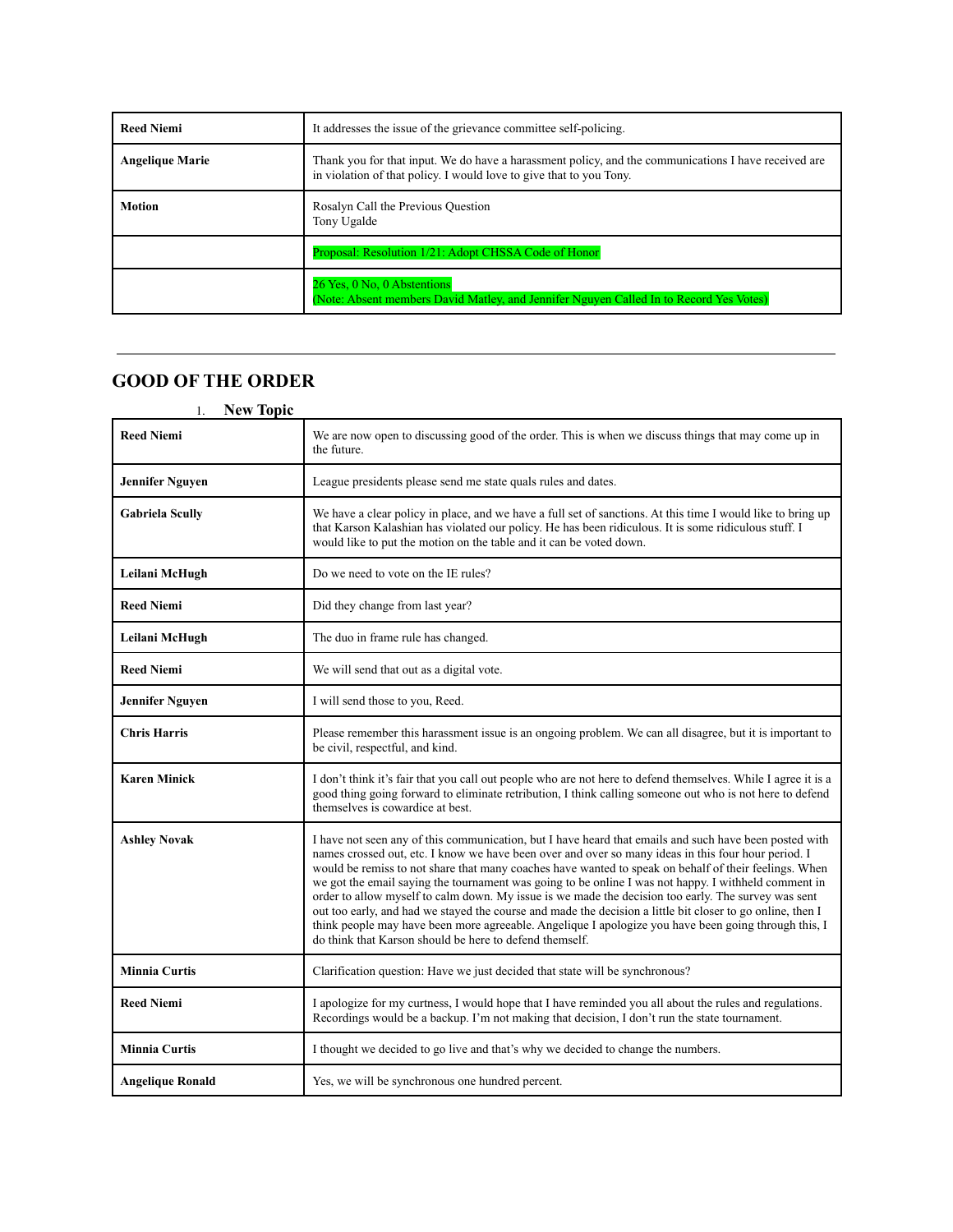| <b>Minnia Curtis</b>    | I applaud you Gaby, and I do not think Karson has to be here to defend himself. You can go look up the<br>things he said publicly. It makes our entire state look bad, and our state should not have to put up with<br>that. If we say nothing, then we are condoning it. We must, as a body, do something about it.                                                                                                                                                                                                                                                  |
|-------------------------|-----------------------------------------------------------------------------------------------------------------------------------------------------------------------------------------------------------------------------------------------------------------------------------------------------------------------------------------------------------------------------------------------------------------------------------------------------------------------------------------------------------------------------------------------------------------------|
| <b>Erik Pielstick</b>   | On the issue of duo, I heard that Jennifer was going to write something up. I want to make sure we are<br>not codifying that kids cannot be in the same room                                                                                                                                                                                                                                                                                                                                                                                                          |
| <b>Jennifer Nguyen</b>  | We want everyone to follow local safety guidelines, we are not mandating separate rooms.                                                                                                                                                                                                                                                                                                                                                                                                                                                                              |
| <b>Joshua Stinson</b>   | I do not like the decision to go online instead of live. Then I went and called my friend very<br>eccentrically, but then to my league, and in this body, have done what I can to couch those emotions. If<br>you can't go to a meeting where there are things you will later regret, it is possible to not go to that<br>meeting. I also think calling us cowards is gaslighting. Those people had the ability to be here to defend<br>themselves and chose not to be here. I ask people to remember that. We are representatives of our<br>leagues, and this board. |
| <b>Angelique Ronald</b> | Couple of quick things:<br>We made the decision very early, but it took us months of work to set up the tournament. I am behind at<br>this point in the preparation for th on e tournament. On top of being a full-time worker I am still<br>planning a tournament. When we wait until a later date we risk hotel contracts, etc.                                                                                                                                                                                                                                     |
|                         | On the harassment issue, I want to point out that this isn't just me.                                                                                                                                                                                                                                                                                                                                                                                                                                                                                                 |
|                         | Karen, since you are here, you are calling us cowards, and fools.                                                                                                                                                                                                                                                                                                                                                                                                                                                                                                     |
| <b>Karen Minick</b>     | Yes, I think it is cowardice to not allow people to respond.                                                                                                                                                                                                                                                                                                                                                                                                                                                                                                          |
| <b>Angelique Ronald</b> | I do not think there is any context where calling someone a fool, or cowardly is acceptable.                                                                                                                                                                                                                                                                                                                                                                                                                                                                          |
| <b>Ben Fagan</b>        | As someone who is going to be running another tournament of this scope, I agree with Angelique's<br>decision to not hold this in person.                                                                                                                                                                                                                                                                                                                                                                                                                              |
|                         | I want to talk more directly about the fact that people in the speech and debate community treat each<br>other terribly. The single largest problem our activity has is that you can fly off on some other coach at<br>some tournament one weekend and no one says anything about it. Then the only person who ends up<br>leaving the activity is the person who is on the receiving end of the abuse. That is why I think it is<br>important to add Karen Minick to this censure as well.                                                                            |
| <b>Mikendra McCoy</b>   | We have reiterated that the VP Activities has the right to make the best choice for the state tournament.<br>I want to make sure that we all know that Angelique still has the right to say that is not possible. I just<br>want to make sure Angelique still has the ability to guide us through this.                                                                                                                                                                                                                                                               |
| <b>Angelique Ronald</b> | I will be looking at it and do my best to honor the body's interest in going synchronous.                                                                                                                                                                                                                                                                                                                                                                                                                                                                             |
| Mikendra McCov          | I appreciate your willingness to work on this, but want to make sure that we are all supporting whatever<br>decision you have to make should synchronous simply not work.                                                                                                                                                                                                                                                                                                                                                                                             |
| <b>Minnia Curtis</b>    | If we are going synchronous I want to make it known that I think that our students absolutely need to<br>stay on screen.                                                                                                                                                                                                                                                                                                                                                                                                                                              |
|                         | I hope we go back to what Gaby started and we make a comment today.                                                                                                                                                                                                                                                                                                                                                                                                                                                                                                   |
| <b>Chris Harris</b>     | I want to offer some insight. I am sad Karson is not here to give his input on a variety of issues. Karson<br>texted me, when I asked him to join the meeting. So yes, I think he has made the choice to not<br>participate in these discussions. I also want to hear if people like Karson, or Karen, are apologetic?                                                                                                                                                                                                                                                |
| <b>Sarah Sherwood</b>   | The narrative online is that the people who made this decision aren't teachers, or don't understand<br>education. I felt like it was important to back up that this was not just Angelique, or any one person.<br>Instead, it was everyone.                                                                                                                                                                                                                                                                                                                           |
|                         | I had things thrown into my face after I was forcibly removed from this board. I take it very personally<br>when people are trying to actively discredit our area chairs, other members of this board, etc. We can't<br>let these narratives keep happening. Not in public, nor in private.                                                                                                                                                                                                                                                                           |
| <b>Gaby Scully</b>      | I move that, per the CHSSA harassment and discrimination policy, we consider Karson Kalashian and                                                                                                                                                                                                                                                                                                                                                                                                                                                                     |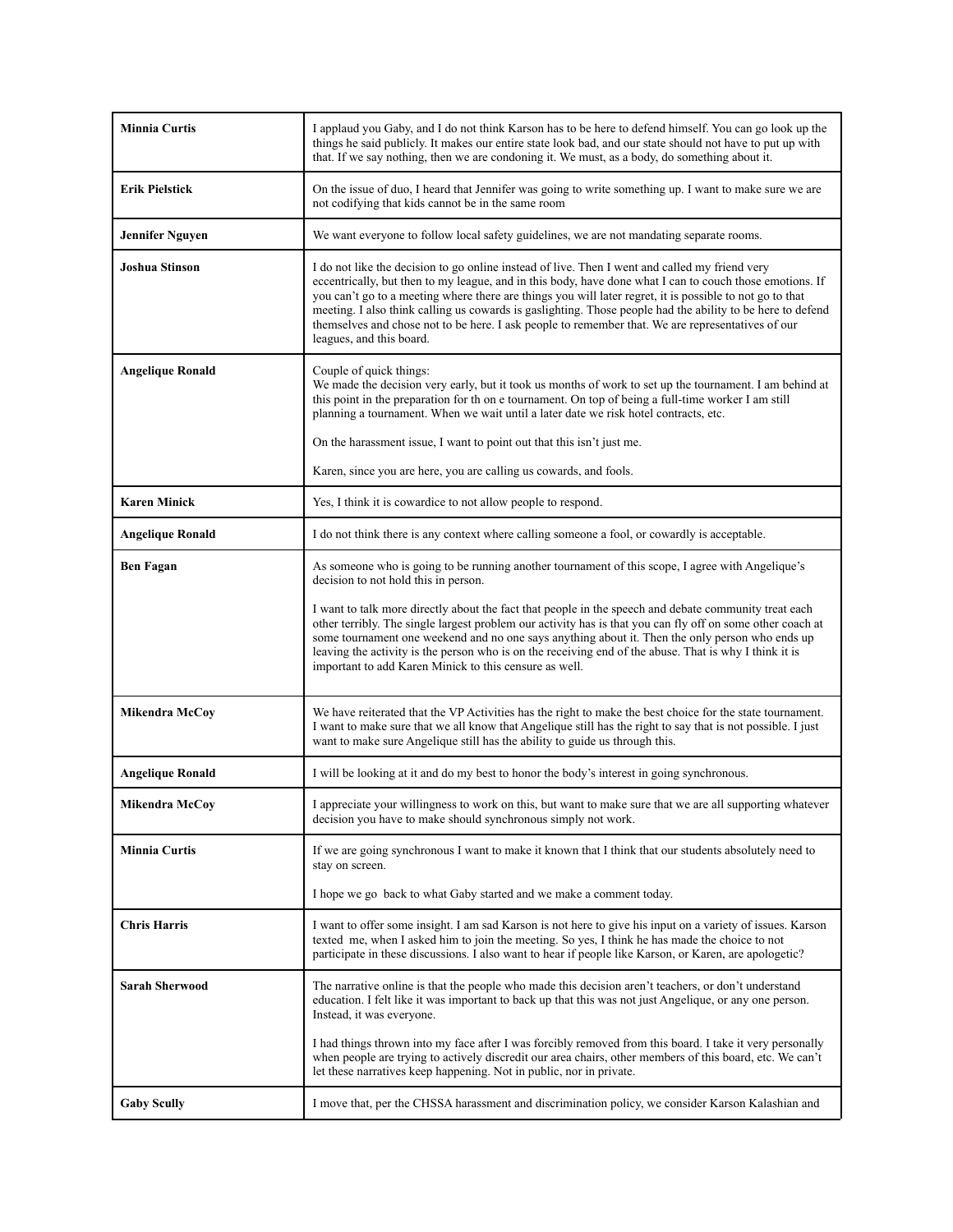|                         | Karen Minick as having violated this policy through their public actions. We should examine their<br>actions separately.                                                                                                                                                                                                                                                                                                                                                                                                                             |
|-------------------------|------------------------------------------------------------------------------------------------------------------------------------------------------------------------------------------------------------------------------------------------------------------------------------------------------------------------------------------------------------------------------------------------------------------------------------------------------------------------------------------------------------------------------------------------------|
|                         | If so, then we need to determine what our next step is in pursuing our by-laws.                                                                                                                                                                                                                                                                                                                                                                                                                                                                      |
| <b>Tony Ugalde</b>      | I want to state publicly I will be voting against this censure because there is not a process right now. I<br>would also encourage us to figure that out as a board of directors. Everyone is well valued, but we have<br>to be careful because right now there is not a process. We need to have procedure and protocol before<br>we move forward with this.                                                                                                                                                                                        |
| <b>Gabriela Scully</b>  | I assume by process you mean there needs to be an opportunity for them to give their side, and like that.<br>However, I also want to know if our censure means that we as a board are saying we don't stand for<br>this?                                                                                                                                                                                                                                                                                                                             |
| <b>Angelique Ronald</b> | This would be a censure permanently in our meeting minutes. Per what Tony said, it is a public<br>fingerwag. We do not have a process internally, but there is a statewide process laid out by secretary of<br>state.                                                                                                                                                                                                                                                                                                                                |
| <b>Ben Fagan</b>        | I don't think there isn't reason to move forward.                                                                                                                                                                                                                                                                                                                                                                                                                                                                                                    |
| <b>Artem Raskin</b>     | I want to further what Tony said, and argue that many of us are coming into this meeting without<br>knowledge of what has transpired, and therefore the minimum of the process is to be able to see those<br>statements. I currently feel like I am not sure what I am voting on. It should be an agenda item, and then<br>they have the ability to defend themselves. I think that would provide some clarity. We are not a perfect<br>organization, but I don't think we shouldn't do something to protect our officers from being harassed.       |
| <b>Chris Harris</b>     | We don't have a process, and if this is the first step then great. If the only thing that we do is put out a<br>statement that this is not ok, then we are starting accountability. We are just asking people to hold their<br>tongue, and put out a statement that makes clear we do not condone this behavior.                                                                                                                                                                                                                                     |
| <b>Angelique Ronald</b> | I agree that a statement and adopting the policy is enough. I was not expecting there to be a motion to<br>censure at this meeting.                                                                                                                                                                                                                                                                                                                                                                                                                  |
| <b>Tony Ugalde</b>      | Totally agree. In the policy we set forth we can have due process. I think that Karen is in a very unsafe<br>meeting right now, and that limits her ability to come forward. I think it would be inappropriate for her<br>to come forward right now. The process would handle itself outside of this body. If you're going to<br>censure someone, Karen has a right to respond to that censure. There was no need for anyone to be shut<br>down, but there has to be fairness. We have to be careful, it can become ugly, and it could become legal. |
| <b>Gregg Osborn</b>     | If what is shared is found to be true I would be fully in support of a censure. I have not seen a lot of<br>what has been talked about. I have been quite contentious. However, if we are going to move forward I<br>want to see what we are discussing.                                                                                                                                                                                                                                                                                             |
| Erik Pielstick          | At this point I would have to abstain, and I agree that due process should be involved, and there is an<br>opportunity for those being censured to respond.                                                                                                                                                                                                                                                                                                                                                                                          |
| <b>Gabriela Scully</b>  | His opinions are allowed to go public so he is welcome to post as he pleases, but the public comments<br>on the public page and these are all public statements.                                                                                                                                                                                                                                                                                                                                                                                     |
|                         | I would like to amend my motion so that this is on the agenda for the May Meeting for us to discuss a<br>censure no matter what is decided today.                                                                                                                                                                                                                                                                                                                                                                                                    |
| <b>Ben Fagan</b>        | Based on the discussion it seems like it is better to act now than wait five months to act perfectly. These<br>people have had the chance to address these issues, and have chosen to continue the behavior. I would<br>encourage the board to hold a special meeting to address this issue.                                                                                                                                                                                                                                                         |
| <b>Angelique Ronald</b> | As the person who is taking the brunt of this, I would never want anyone to feel like they are being<br>railroaded.                                                                                                                                                                                                                                                                                                                                                                                                                                  |
| <b>Chris Harris</b>     | At least we are making progress because ten years ago we would have just yelled. Things then were<br>wild. Now we are doing better.                                                                                                                                                                                                                                                                                                                                                                                                                  |
|                         | I trust Tony to do the work, and I am also interested in how we handle the reporting of this.                                                                                                                                                                                                                                                                                                                                                                                                                                                        |
| <b>Angelique Ronald</b> | I have overwhelmingly received love and kindness in this position. Even in the last several weeks this                                                                                                                                                                                                                                                                                                                                                                                                                                               |